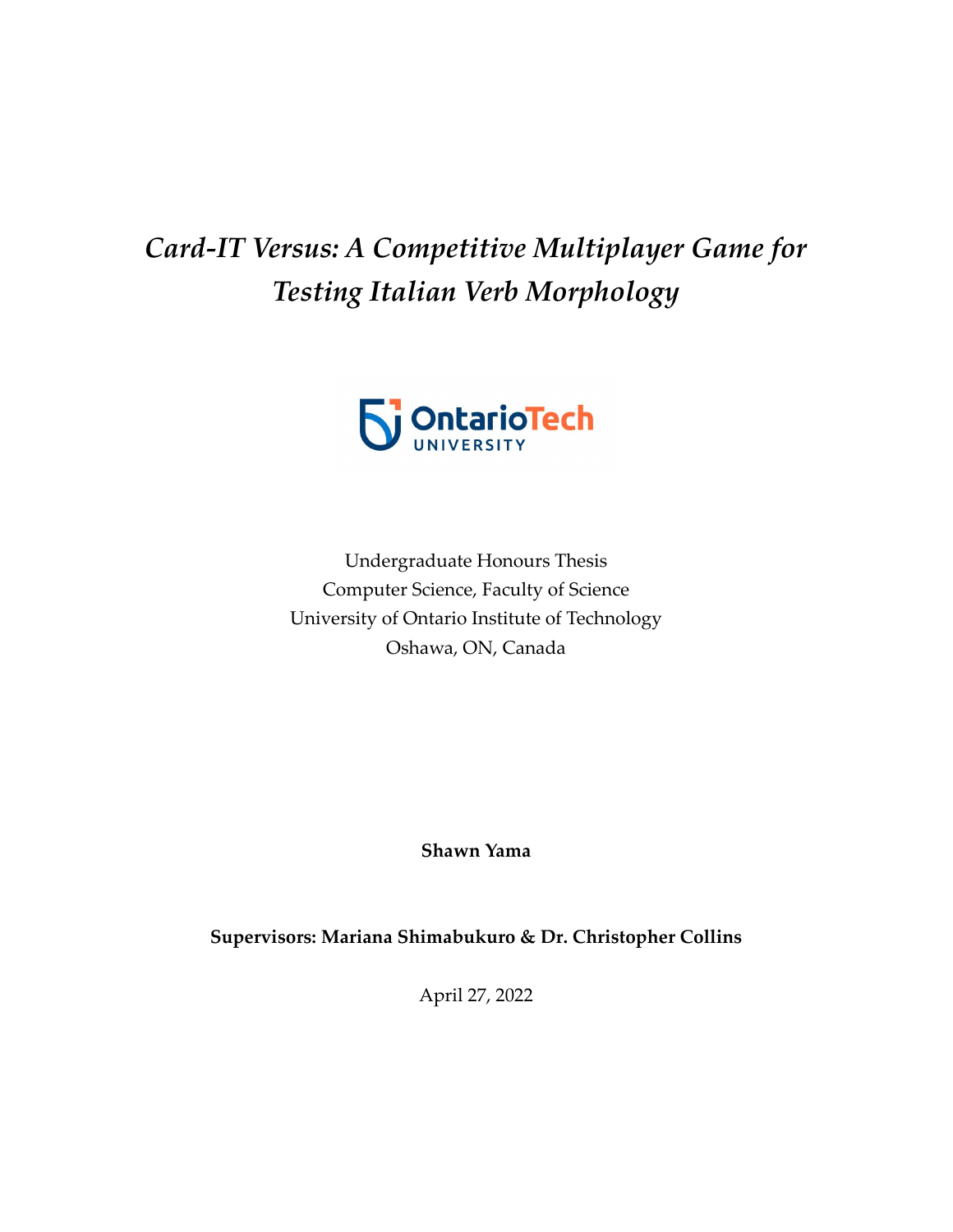## **Abstract**

Memorizing verb conjugations is a common challenge in language learning that can be a tedious and bland process. The Italian language in particular has a complex and rich verb morphology where a large number of linguistic features are present, namely tense, person, mood and number. Card-IT is a language learning application that we have previously developed with the goal to teach Italian verb conjugation through flashcards. This thesis presents a gamified extension to Card-IT called Card-IT Versus which aims to engage multiple students to learn together through competing in verb conjugation games. The games are based on the "Conjugate" and "Identify Tense" quiz types from the base Card-IT system. In the gamified version, players are to correctly answer a series of flashcard questions as fast as possible to maximize their game scores. These flashcard questions would be based on deck(s) that a player has organized for themselves in the base Card-IT system. During the game players can obtain a variety of 14 items that either assist them or sabotage an opponent. Items are a key element in Card-IT Versus as they are designed to make the experience frantic and help players who are not performing as well. Once all players go through all questions, the player who gained the most points wins the match. In order to implement this multiplayer functionality, new React.JS components and a Socket.IO server were added to Card-IT. Card-IT Versus should be evaluated in the future to determine if it is an effective way for students to find engagement and learn Italian verb conjugations.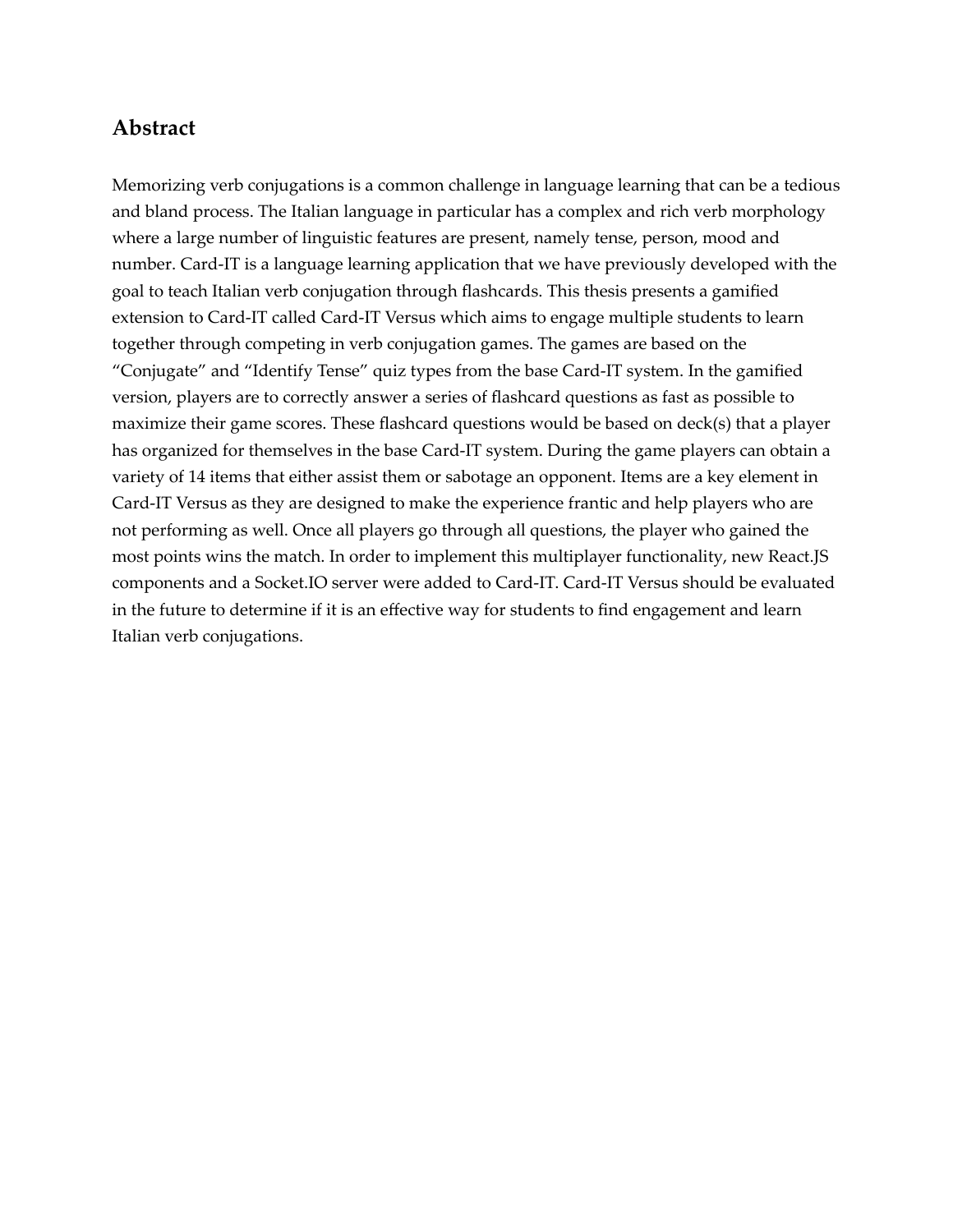# **Table of Contents**

| 1 - Introduction                                   |                |
|----------------------------------------------------|----------------|
| 1.1 - Motivation & Problem Statement               |                |
| 1.2 - Target Audience                              | $\mathbf{1}$   |
| 2 - Background                                     | $\overline{2}$ |
| 3 - Related Work                                   | 4              |
| 3.1 - Effects of Gamification in Language Learning | 4              |
| 3.2 - Gamified Language Learning Applications      | $\overline{4}$ |
| 3.2.1 - Research Projects                          | $\overline{4}$ |
| 3.2.2 - Commercial Applications                    | 6              |
| 3.3 - Game Design Inspiration                      | 7              |
| 4 - Game Design                                    | 9              |
| 4.1 - Game Initialization                          | 10             |
| 4.2 - How to Win                                   | 10             |
| $4.3$ - Items                                      | 11             |
| 4.4 - Obtaining Items                              | 12             |
| 4.5 - Controls                                     | 13             |
| 4.6 - Viewing the Status of Others                 | 14             |
| 4.7 - Different Decks                              | 14             |
| 4.8 - Results & Final Scores                       | 15             |
| 5 - Implementation                                 | 16             |
| 6 - Evaluation                                     | 18             |
| 7 - Limitations                                    | 20             |
| 8 - Future Work                                    | 22             |
| 9 - Conclusion                                     | 24             |
| References                                         | 25             |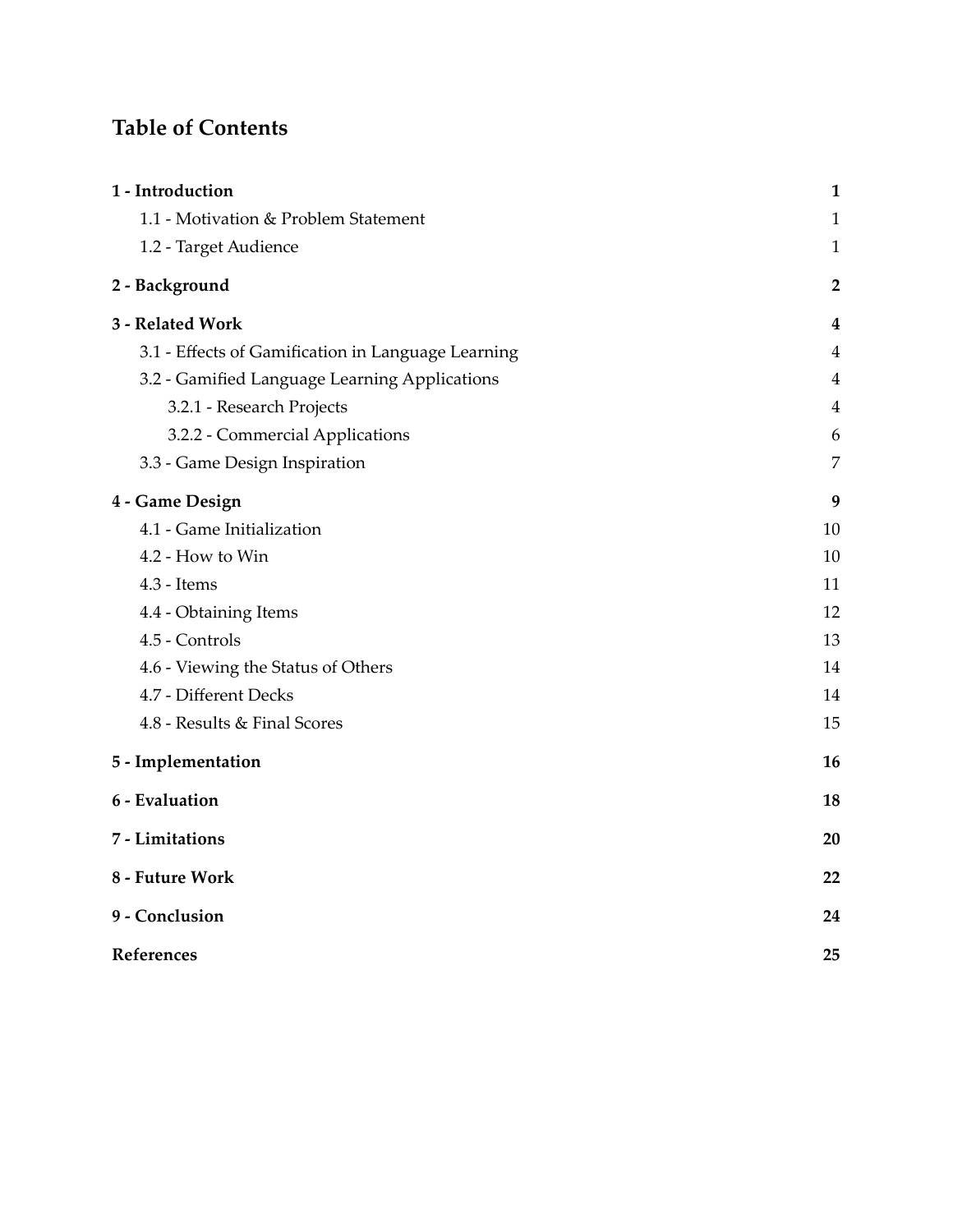# **List of Figures**

| 1 - Two study types from base-Card-IT and Conjugate quiz type |    |
|---------------------------------------------------------------|----|
| 2 - Identify Tense quiz type                                  | 3  |
| 3 - The Card-IT Versus game interface                         | 9  |
| 4 - Flowchart of using Card-IT Versus                         | 10 |
| 5 - Item Tier List                                            | 11 |
| 6 - Betting Points & Time Trial                               | 12 |
| 7 - Status Bar                                                | 14 |
| 8 - UML Diagram of the Card-IT Versus system                  | 16 |

# **List of Tables**

| 1 - Sample of potential Card-IT Versus evaluation |  |
|---------------------------------------------------|--|
|---------------------------------------------------|--|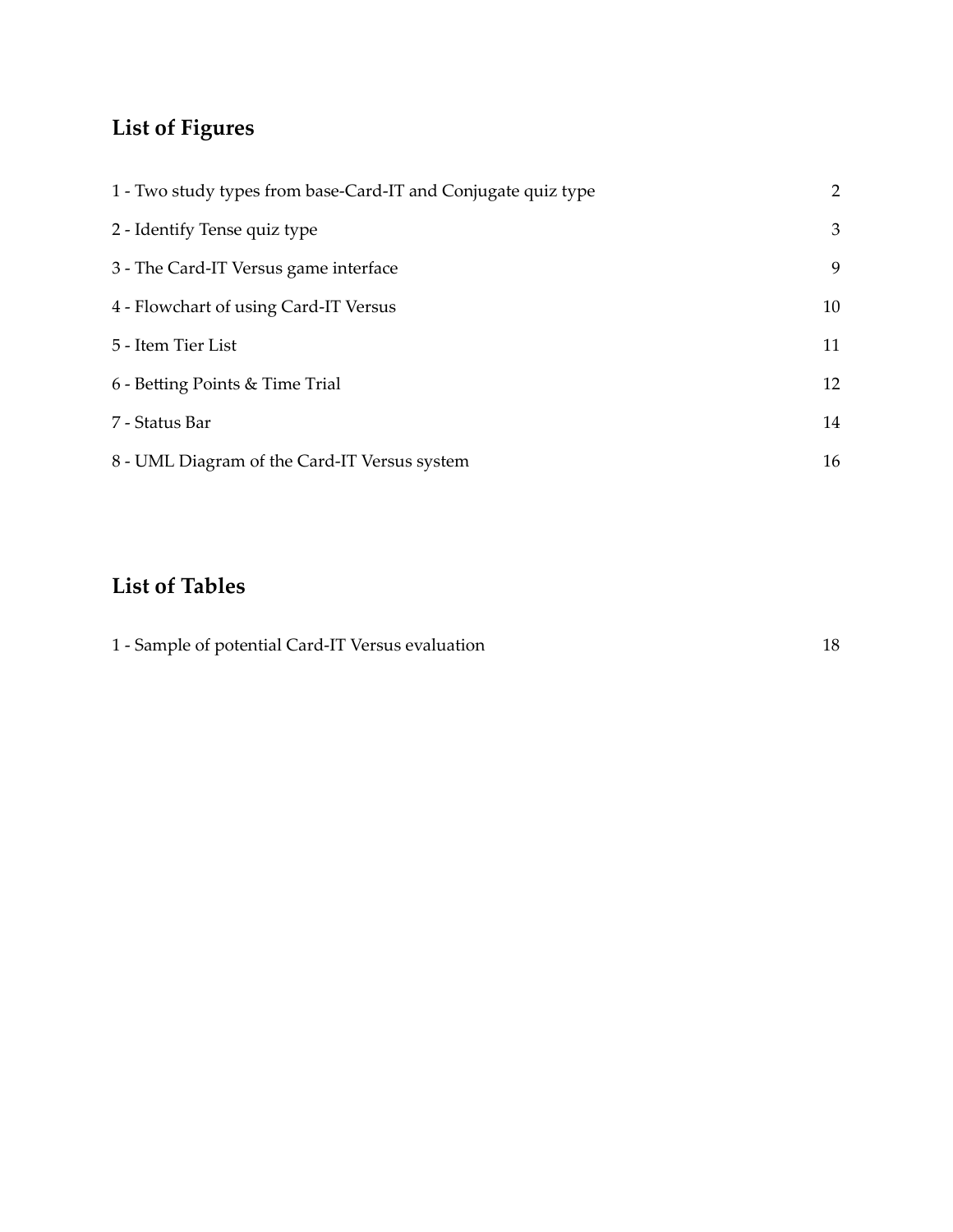# <span id="page-4-0"></span>**1 - Introduction**

This section discusses the purpose and motivation behind designing this gamified language learning experience. The target audience is also discussed to explain who Card-IT Versus is designed for and what setting is appropriate for its usage.

### <span id="page-4-1"></span>**1.1 - Motivation & Problem Statement**

There are various resources for learning languages online. Learners may find the memorization process required in these language learning services to be dull and tedious. Our goal is to improvise this learning experience through gamification. According to Al-Dosakee, & Ozdamli (2021), gamification makes memorizing languages more fun, engaging and rewarding [1]. Therefore there is a greater incentive to memorize. Another attribute we noticed about online language learning is that it is a solo experience for the most part. If there was a way to learn with others during the game it would be even more engaging. We present a competitive multiplayer game where users will answer a series of questions that test verb conjugations. During gameplay users obtain items that either assist them slow down their opponents game. This game is built on top of the Card-IT[2] web application. This application tests users on Italian verb conjugations through flashcard memorization.

### <span id="page-4-2"></span>**1.2 - Target Audience**

The core audience are young adults who are learning Italian. Card-IT Versus would be a convenient resource for students to study together whether it be in a classroom setting or in a study group. Most students grew up with exposure to online games and probably found them engaging and enjoyable. Therefore adding online game elements into their language learning study has the potential to engage them further. Currently students are given worksheets from their teachers or use language learning apps such as Duolingo[3] to test their memorization of verb conjugations. These methods of learning successfully test the students memorization and the apps may feel game-like in terms of tracking progress. The students' need for engagement through online multiplayer is the feature that Card-IT Versus differs from other online language learning applications.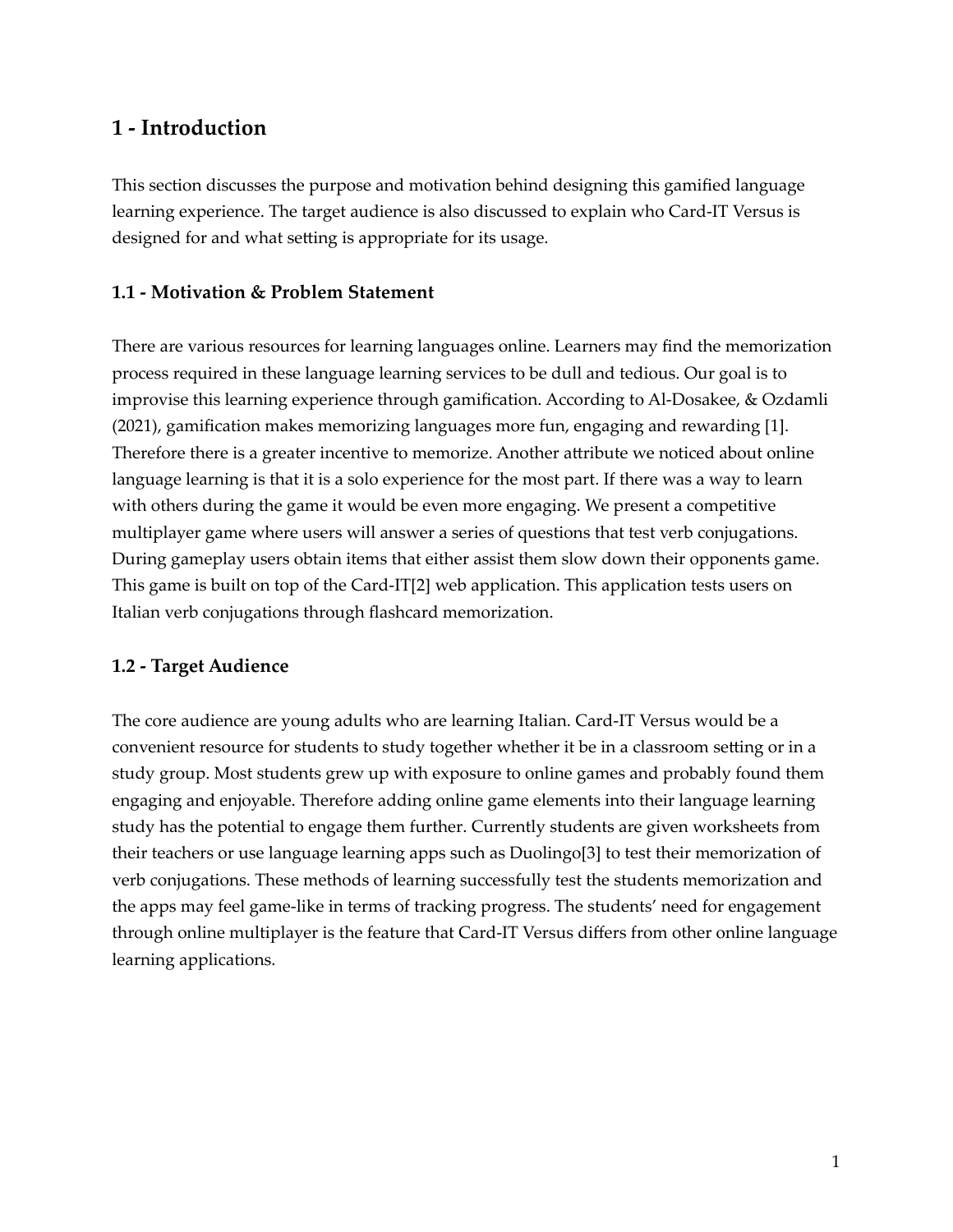# <span id="page-5-0"></span>**2 - Background**

Card-IT Versus is a new system module developed on top of an already existing language learning application called Card-IT. Card-IT focuses on teaching Italian verb conjugation (morphology). Linguistic attributes in Italian such as a verb's tense, mood, person or number can alter the same verb in a greater variety of ways compared to other languages. While language exposure and practice ultimately is the best way to successfully acquire a foreign language, studies show that linguistic awareness also benefits the acquisition process [6]. Therefore, because verb conjugation relies on understanding those aforementioned linguistic attributes; Card-It focuses on increasing the learner's exposure to linguistic features while performing a familiar task of studying using digital flashcards. Usually language learning resources do not highlight these attributes as much as they should so Card-IT was developed in order to combat this issue. Card-IT offers a flashcard learning experience. Each flashcard will contain the verb and all of its related linguistic attributes.



Figure 1: Two study types: a) Flip mode b) Spell Conjugation mode this is also the format of questions in *the Conjugate quiz type.*

Users can build and organize their own decks of flashcards to study and quiz themselves on. In order to add cards to a deck you can go to the Verb Search page to search for a verb you would like to add. This search can be furtherly specified by filtering the search by linguistic attribute (tense, mood, person, number). Users can study flashcards through two views. There is a "Flip" view where the verb in its infinitive form and its related linguistic attributes are shown. If the flashcard is hovered over, the card will flip revealing its conjugated form (Figure 1a). The "Spell Conjugation" view shows the verb's tense and pronoun and allows the user to spell the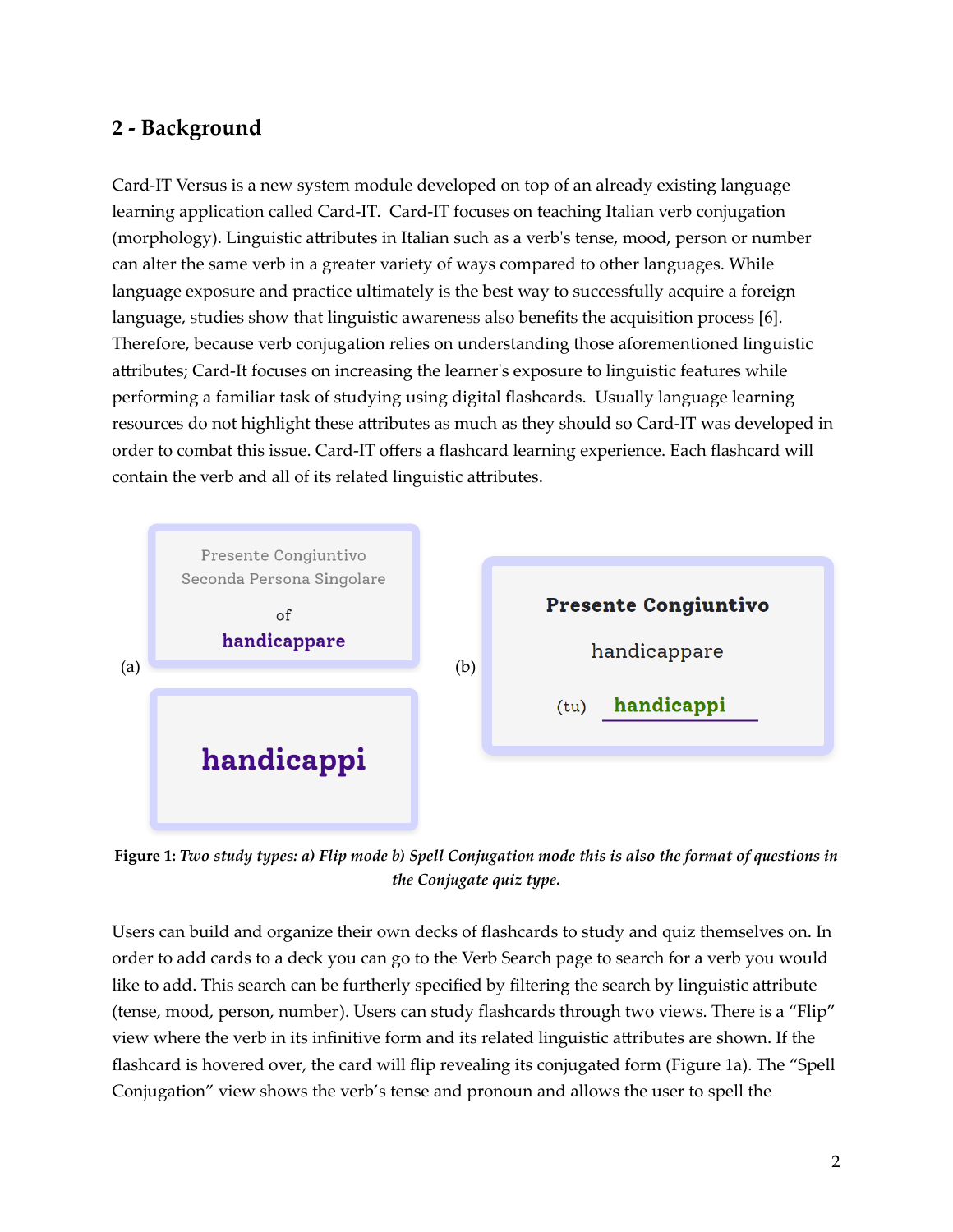conjugated verb within an input box on the flashcard (Figure 1b). After the user presses the Enter key the text will turn green if spelt correctly and red spelt incorrectly along with the correct answer.



**Figure 2:** *Identify Tense quiz type, where the user must choose the appropriate tense that transforms the infinitive verb on the top of the flashcard into the conjugated verb on the bottom.*

There are three quiz types the users can choose from. The first type "Conjugate", tests users in the same format as the "Spell Conjugation" (Figure 1b) study mode but they only get one try and must go to the next question once they have answered. The second mode is "Identify Tense" where the user must identify the tense that is responsible for the conjugation (Figure 2). This quiz presents a flashcard that contains the conjugated verb and its pronoun. The user can select from a multiple choice of three different tenses. The correct choice will be highlighted in green and if the user chose an incorrect choice it will be highlighted in red. The third mode is "Mixture" which randomly selects whether your next question is going to test you in the "Conjugation" mode or the "Identify Tense" mode.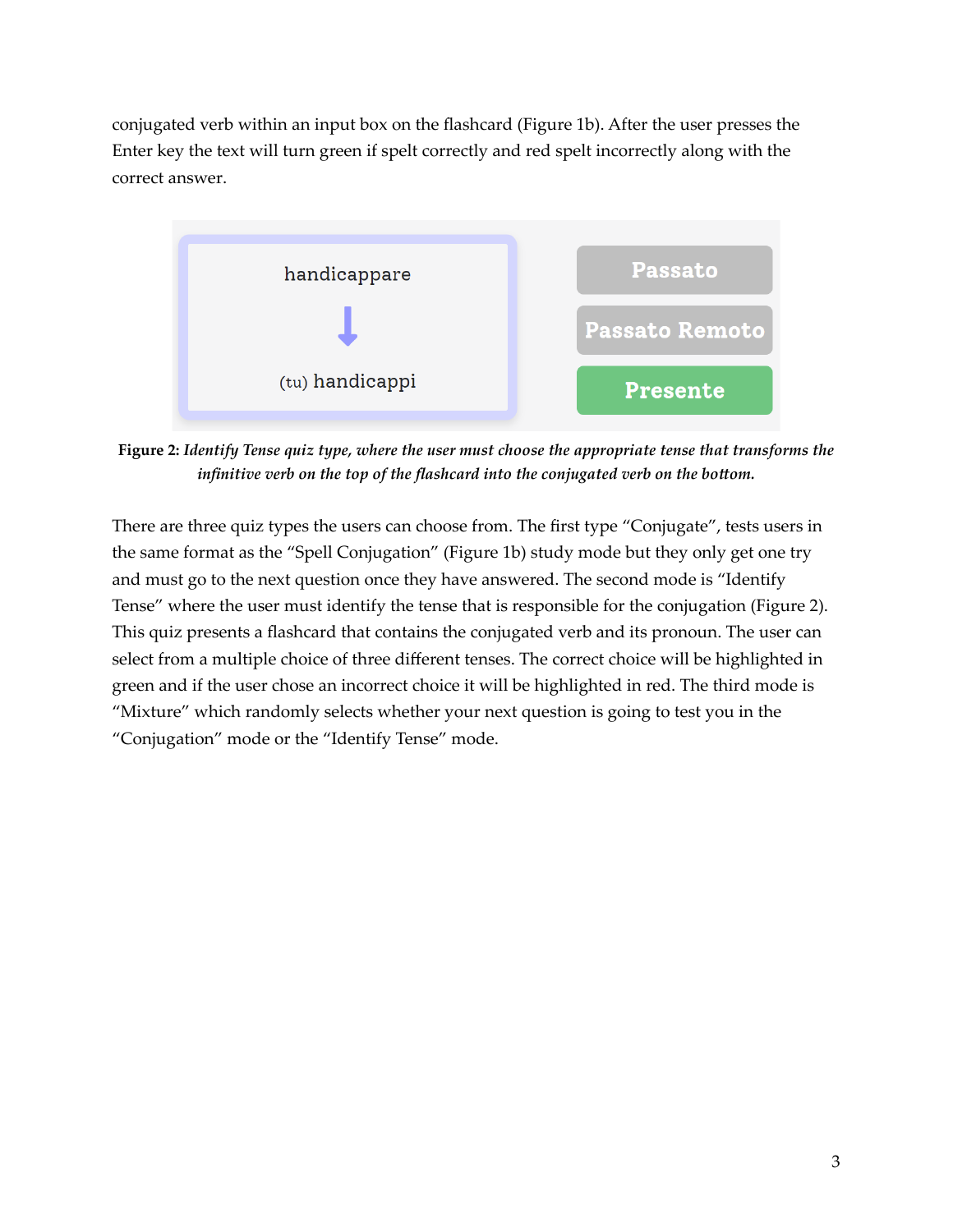# <span id="page-7-0"></span>**3 - Related Work**

This section showcases works related to Card-IT Versus such as language learning games/projects and literature that highlight the positives of gamified language learning.

## <span id="page-7-1"></span>**3.1 - Effects of Gamification in Language Learning**

Research done by Al-Dosakee & Ozdamli (2021) suggests that gamification in language learning transforms traditional language learning from being uncomfortable and unpleasant into a more enjoyable process [1]. They state that modern technology is becoming increasingly dominant and that it provides a fresh environment for language learning. Young adults are usually the target audience as they tend to be more comfortable in using it.

Increased learner motivation, engagement, participation and loyalty have been found in various studies that tested the effectiveness of gamified language learning applications. According to Al-Dosakee, & Ozdamli (2021), to achieve these positive results, it is essential for these games to have a fun sense of challenge that continues to entertain [1]. The aforementioned research also pointed out that implementing game elements such as leaderboards, competition, badges and points are common solutions added to these applications that increase user engagement. Card-IT Versus has some of these game elements such as competition and a point system. An element that helps Card-IT Versus stand out would be its items as those are not a typical game element found in language learning games. The combination of competition, points and items were crucial in designing it to be an ever engaging and unique gameplay experience.

## <span id="page-7-2"></span>**3.2 - Gamified Language Learning Applications**

This subsection discusses some language learning research projects and commercial applications. These applications have similar design goals and approaches to Card-IT Versus. Some have more novel gamified approaches than others. Regardless, they all are worth considering in developing a language learning application.

#### <span id="page-7-3"></span>**3.2.1 - Research Projects**

In a research project done by Ling et al., a competitive language learning game was developed and evaluated [10]. The game involves a student playing against an automated agent in translating sentences from their first language into the language they are learning. It is designed to improve students' vocabulary and writing skills. The agent's performance in the game is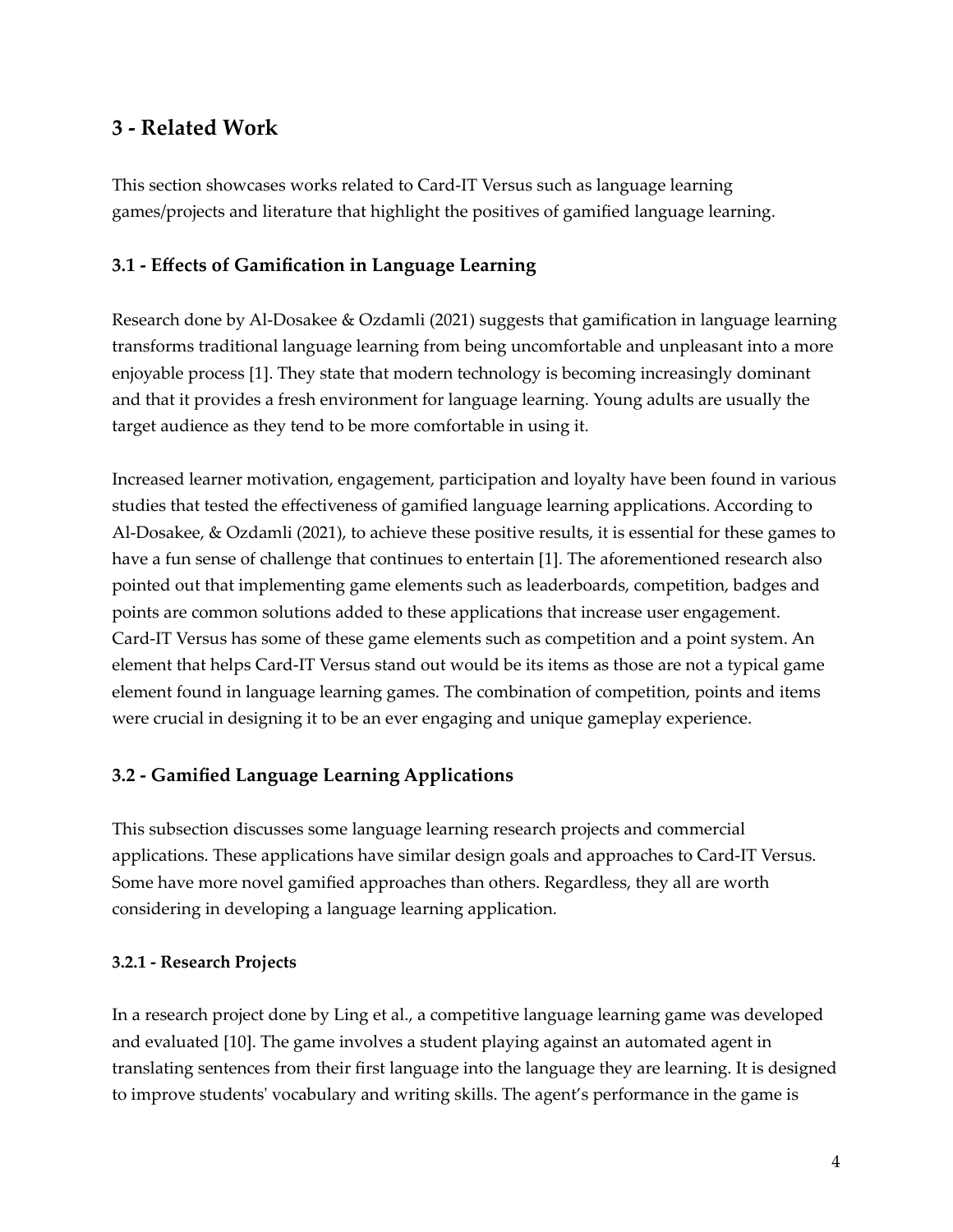based on statistical machine translation outputs designed to emulate human-like performance. Each game has a number of rounds which present a new sentence to translate and players take turns to guess a new word for the translated sentence. Points are gained when a word is guessed correctly and a few points are lost if guessed wrong. There is an element of strategy to the game as players can answer easier words first to leave the harder ones for their opponent. Once the sentence is fully translated, the player with the most points wins. Participants can either play this game solo or against an agent. If playing solo, the goal would be to achieve a high score. This option was provided to see if students prefer playing alone or against the agent. A similar comparison should be done in evaluating Card-IT Versus since it also has traditional and gamified learning methods that are worth comparing. The translation game was evaluated on 20 Portuguese learners of Mandarin. They were more focused and motivated when playing with an automated agent compared to playing alone. This supports the idea that students can be motivated to learn through the engaging game that Card-IT Versus potentially has to offer. Essentially participants found it to be an enjoyable learning experience. However, those who had skills up to par with the agent had more enjoyment. Therefore, they are interested in developing an agent that would adjust to the same skill level as the player.

A research project done by Yükseltürk et al. developed a Kinect[9] based game that aims to improve an English learner's self-efficacy beliefs and attitude towards the language [22]. It is also designed to improve various language skills including reading, writing, listening and speaking. The game puts them in a series of gamified scenarios that simulate what they may face in real life if they were a European exchange student and had to navigate the country using English. Tasks and experiences such as traveling, renting a house or finding a part-time job are simulated within the game. During the game players collect points by fulfilling subtasks within these tasks. These points can then be used to buy in-game traveling and home expenses or to advance in the game. The evaluation was conducted with two groups of about 30 students each attending the same English course. One group was just given access to traditional learning methods and the other had access to the traditional and gamified methods. A post-test and a pre-test was done to test the before and after of the self-efficacy and attitude of the students. After comparing the performance of these tests it was found that the group who participated in the games had improved self-efficacy beliefs in specifically listening and speaking English. Reading and writing skills were about the same for both groups. Due to this study immersing students in different life-like scenarios it is natural for the confidence of audible/oral communication to increase. Card-IT Versus aims to immerse students in the conjugative aspect of language learning so gamifying it would help students be more confident in that aspect.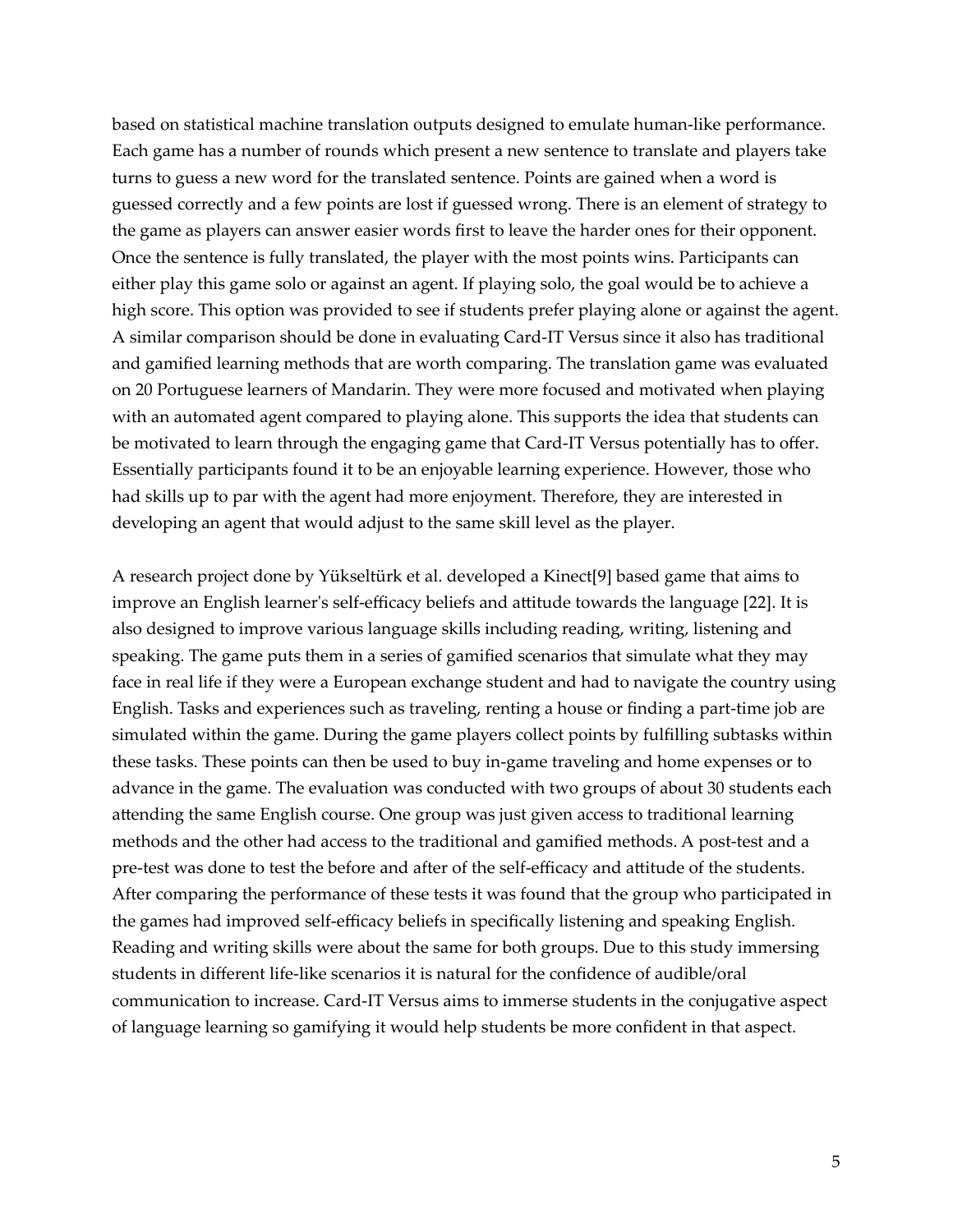#### <span id="page-9-0"></span>**3.2.2 - Commercial Applications**

Duolingo is a popular language learning app that helps users learn through spaced repetition. Some of the questions that it offers involve testing the user's ability to listen and decipher the pronunciation of words as well as translating sentences from one's native language into the language they are learning. It is a traditional language learning app but it does have some game elements such as daily engagement streaks and competitive leaderboards. The more you practice lessons in the app, the higher you climb up the rankings. These game elements have been proven to increase motivation and user engagement in learning applications [1]. Similar to Duolingo, Card-IT Versus is competitive. However, Card-IT Versus is designed more around competition as players can interact with each other in a more direct and synchronous way. Our emphasis in competition is required in our case as Card-IT Versus is meant to be more gamified.

Tinycards[20] by Duolingo is a discontinued flashcard learning app for memorizing various topics (not just languages). Lessons were offered in a flashcard format and used spaced repetition. Users could study from over 200,000 flashcard decks or create their own decks to study from. User created decks can also be shared with friends. Tinycards include memory strength bars that indicate how strong a user's memory is on each topic. They are kept full by consistently reviewing and refreshing their memory on the topics. Once a user has mastered a topic a new level can be unlocked within it that offers a greater challenge.

Memrise[12] is another language learning application that teaches new vocabulary and phrases through spaced repetition. The pronunciation of words are learned/listened to from short videos of native language speakers pronouncing them. This is designed to immerse learners into the experience so they feel like they are in the environment where the language is spoken. Users also have the ability to customize the length of lessons and learning sessions so they can fit them into their schedule. Memrise offers community features where user generated courses can be shared and study groups can be made. User generated courses can be related to various topics related to different hobbies and interests which is a great opportunity for learners to expand their vocabulary further.

Both Tinycards and Memrise offer a way of creating and sharing learning material with friends or the community. Similarly in Card-IT Versus, players generate flashcard questions based on decks that they have organized for themselves. Some or all verbs within the deck chosen by the game's host may be new and unfamiliar to other players. Also an unfamiliar flashcard may be shared if a player sends their current flashcard question to another player by using the Mail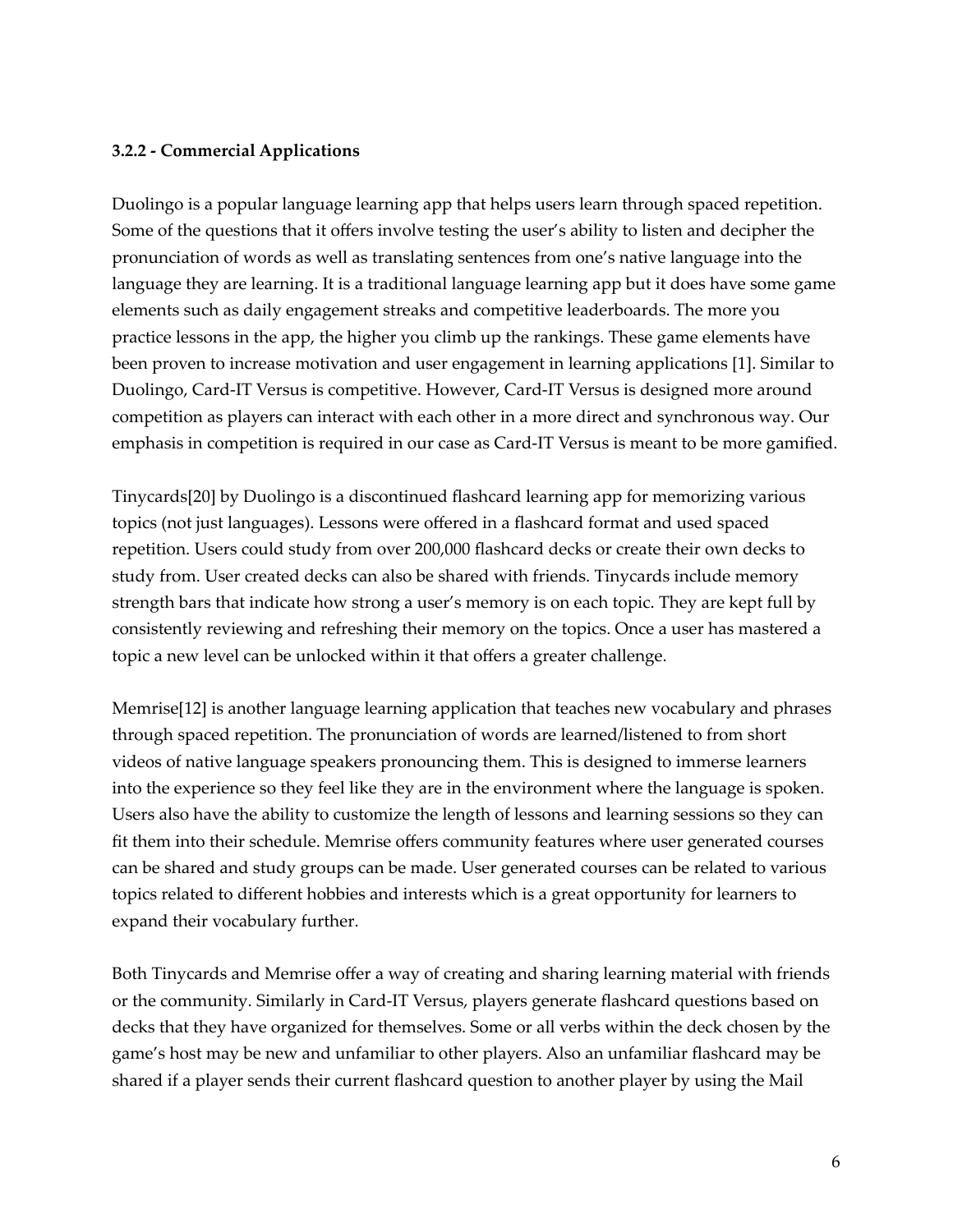item. This provides players the opportunity to discover unfamiliar verbs and test their conjugation skills on them.

Influent[7] is a language learning video game that teaches vocabulary and pronunciation through an explorable and interactive 3D virtual house. They can choose from a variety of over 20 languages to learn from with more to come in the future. Players can freely roam the environment and select whatever objects they are interested in learning. Objects contain information about whether it is a noun or a verb or if it has associated adjectives or descriptions. Objects that are studied are organized into a list that can be referred to and be used in a mode called Seek and Destroy. Seek and Destroy involves controlling a mini spaceship that can shoot lasers around the house. The game will announce the names of objects from the players list and the player has to recall the name of them, fly the spaceship to its location and shoot it down. Similar to Influent, Card-IT Versus asks users to recall a previously organized series of flashcards in a frantic game environment.

## <span id="page-10-0"></span>**3.3 - Game Design Inspiration**

There are competitive multiplayer games that have inspired this project which do not aim to teach languages. Elements of their game design have been broken down to be applied into Card-IT Versus' in some fashion. Games where players can sabotage another's game experience have been especially noteworthy.

The Versus mode in Tetris[19] games consists of two players trying to quickly solve their own Tetris puzzle. Puzzles are solved by clearing blocks off the screen by placing falling blocks into crevices. Once a player solves a part of their puzzle, the other player's puzzle gets ruined by getting more blocks to clear off their puzzle. The idea of transferring obstacles like this inspired Card-IT Versus' Mail item. The more efficiently a player solves a part of their puzzle the more the other player's Tetris puzzle would be sabotaged. This design inspired Card-IT Versus' reward system for answering questions faster.

Mario Kart[11] games involve a go-kart race where items can be obtained. Items can then be used to assist the player or attack other opponents. When attacked by an item, players would be stalled for a certain period of time and would have a greater chance of getting hit by the item depending on its severity. For example, there is a higher chance of getting hit by a Red Shell item compared to slipping on a Banana Peel item. Players that are behind in the race obtain better items that are designed to help them advance and catch up. Players that are in the front will obtain items that are less powerful but still help in maintaining their superior placement. The use cases and distribution of these items are similar to how items are implemented in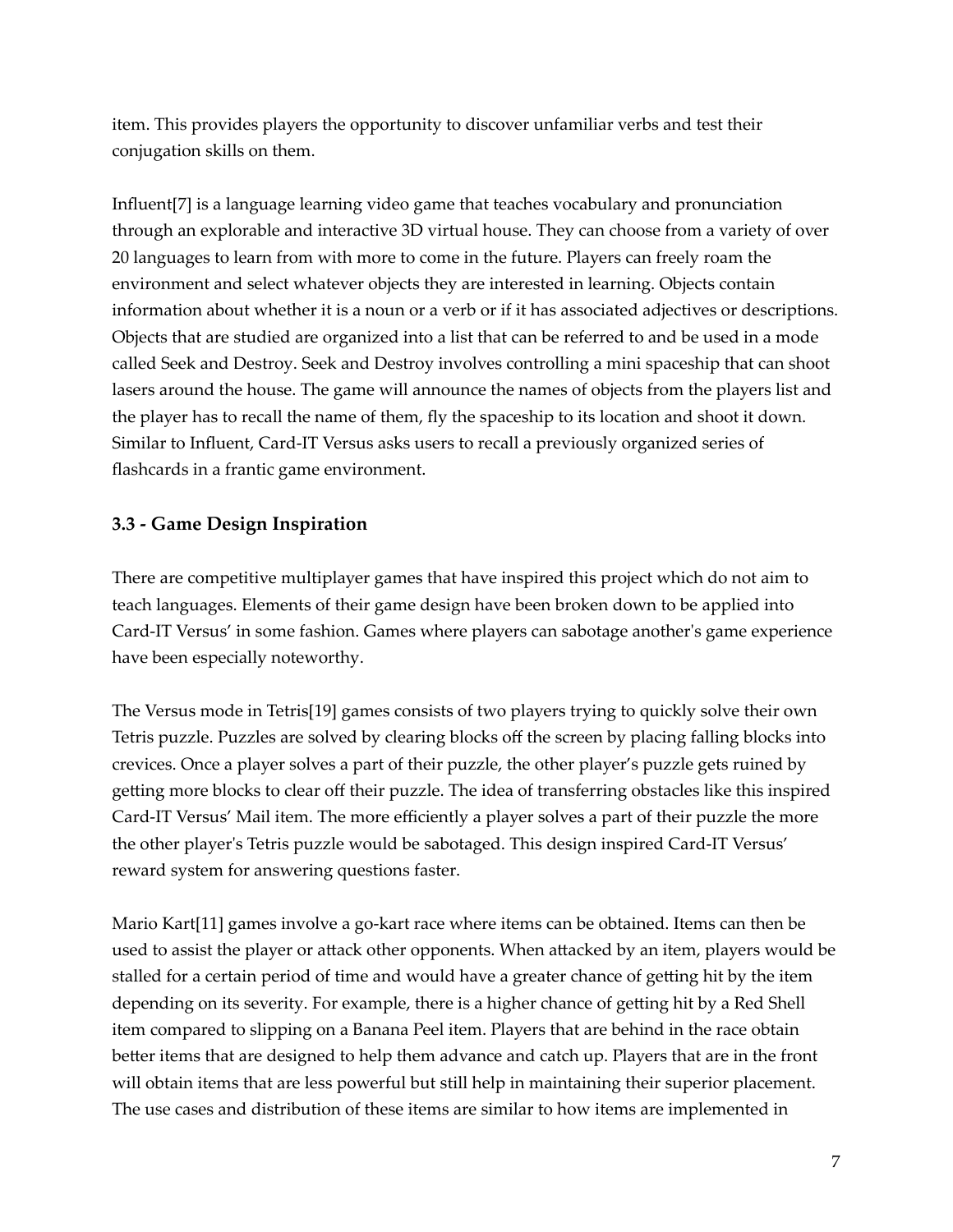Card-IT Versus. This design helps balance the game so that players that are not as skilled still have a chance at attaining a higher placement in the race, even if it is just temporarily. Surviving these items tests a player's resilience and willpower to win the game.

Jackbox Party Pack Games[8] have an assortment of five multiplayer party games. One of the party games found throughout the series is Murder Trivia Party. This game involves asking players random multiple choice trivia questions. There are cases in the game where the multiple choice questions are harder to read in order to slow down or throw off players. For example, the font can be made very small, vowels are replaced with hashtags or words are flipped upside down. This kind of character manipulation has inspired some ideas for Card-IT Versus' items, such as the Burn, Spin and Unscramble items.

QuizUp[15] was a game designed for mobile devices that is now discontinued. It offered many multiple choice quizzes based on a large variety of trivia topics. Players would verse other random players or friends online to compete in correctly answering these quizzes. More points are rewarded the faster one correctly answers and the player with the most points wins the game. As players quiz themselves on a specific topic they would gain experience points that would progress them to higher levels of the topic. This signifies a player's expertise of the topic and more challenging quizzes would be tailored to them. Gaining more points by correctly answering questions fast is the key in winning a game of Card-IT Versus as well.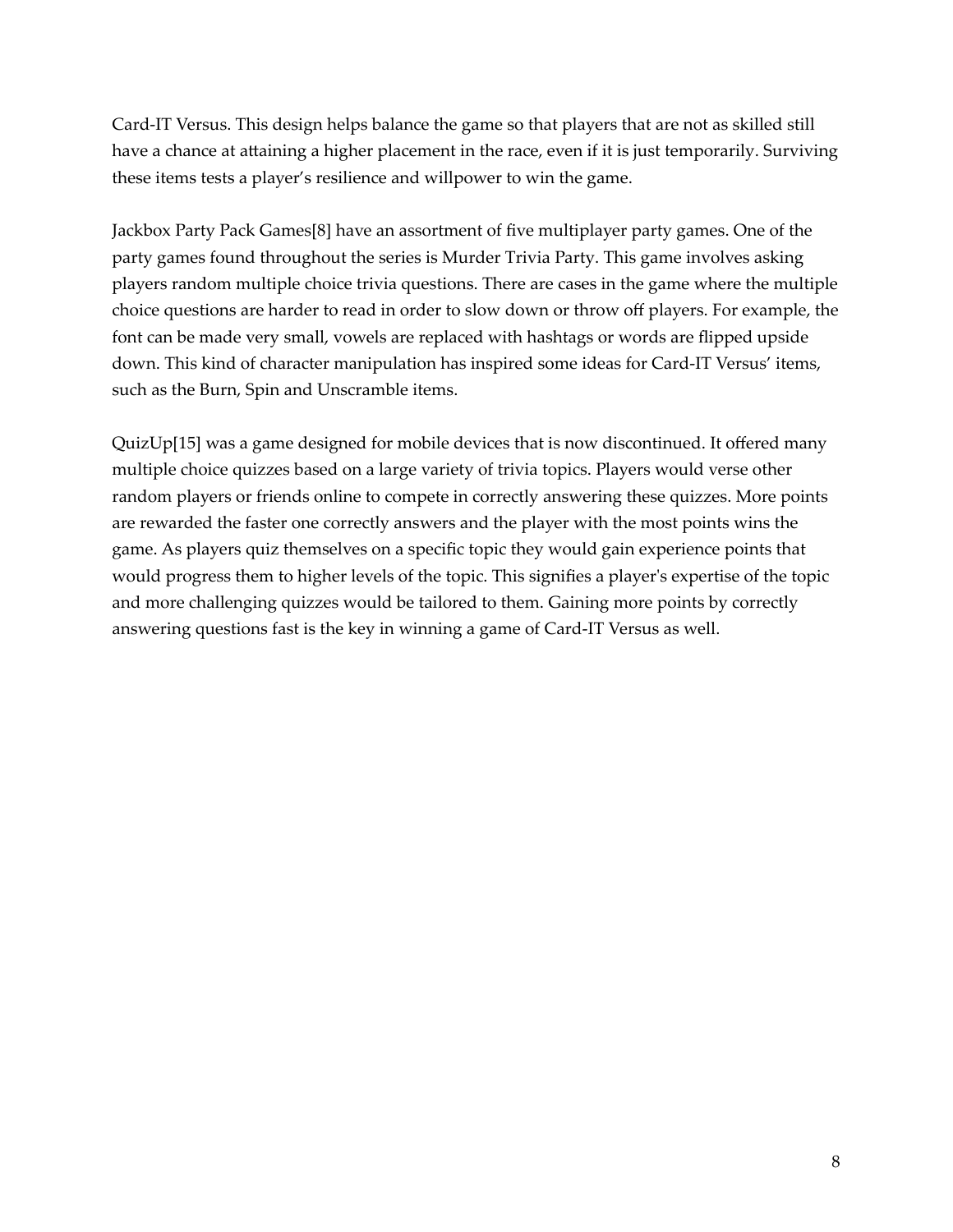# <span id="page-12-0"></span>**4 - Game Design**

Card-IT Versus involves multiple players. The goal of the game is to answer a series of questions correctly as fast as possible. The faster the player answers a question, the more points they are awarded. The type of question will either be based on the "Conjugate" (Figure 1b) or "Identify Tense" (Figure 2) quiz type depending on what quiz type the game's host has chosen. At least two players are required to play but a range of three to six players is an estimated range that we recommend. This range would result in a good variety in item distribution as well as competition. However, an appropriate number of players has yet to be determined through testing. We thought designing the game with multiplayer would give the game a competitive element and would give players more purpose to succeed. This could potentially yield us interesting feedback, experiences and results if this were evaluated.

| eary 2002ts)<br>Strawn 1100grs)                                                     |                                                                                       |                                    |  |  |
|-------------------------------------------------------------------------------------|---------------------------------------------------------------------------------------|------------------------------------|--|--|
| <b>Score: 100</b>                                                                   |                                                                                       |                                    |  |  |
| Items                                                                               |                                                                                       | <b>Get Item</b>                    |  |  |
| $\begin{smallmatrix} a&b\\ c&d \end{smallmatrix}$<br><b>UNSCRAMBLE</b><br>C<br>SPIN | <b>Presente Condizionale</b><br>mangiare<br>mangiereb<br>$(lui/lei/Lei_{\rm formal})$ | Bet points<br>O<br>÷<br>Time trial |  |  |
| <b>Submit</b>                                                                       |                                                                                       |                                    |  |  |

Figure 3: The Card-IT Versus game interface. The flashcard question is in the center. Item inventory is on the left. Obtaining items through betting points or the time trial is on the right. The status bar on the top *shows tim with 200 points and shawn with 100 points. tim is winning because he has more points.*

The Card-IT Versus game interface has the current question in the center. The left has the item inventory that can hold up to two items. The top has the status bar to show the status of players. On the right players can gain items through betting points or a time trial event (Figure 3).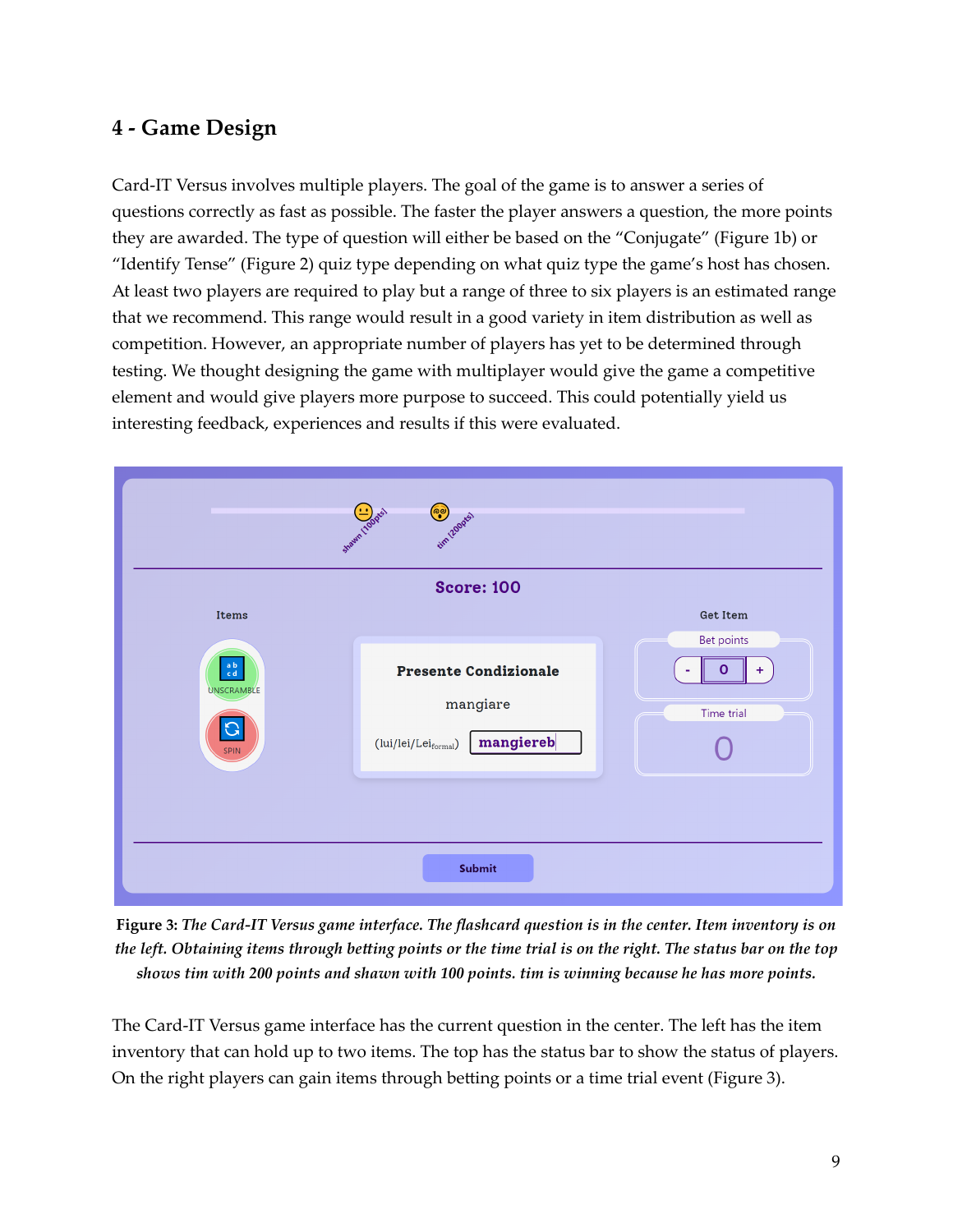## <span id="page-13-0"></span>**4.1 - Game Initialization**



**Figure 4:** *Flowchart of using Card-IT Versus from game setup to finishing a game.*

In order for players to connect one must create a game room (Figure 4). Once created, a code will appear that gives access for other users to join. The code is generated from the first six characters of the host's socket ID generated from the Socket.IO server. The generated code would be easy to remember as they are alphanumeric with the occasional underscore or dash. The room code can be shared with other players using any means, such as chat, text, or speaking it aloud when playing in the same place. Within the room, the room's host can choose decks from their collections to use for the game and the quiz type ("Conjugate" or "Identify Tense"). Additionally the host can choose if all players will play with decks of the host's choosing or if every player gets to choose decks from their own collections. These options are named "Same deck(s)" and "Different deck(s)" respectively. In the case "Different Deck(s)" is chosen, each player's quiz will be based on their own material. However this does change during the game once Mail items are used, which will be explained in the Different Deck(s) subsection. Regardless of game mode, players who are allowed to select decks can choose one or more decks from their collections to increase the amount and variety of flashcards in the game. By default the Quiz Type is Conjugate and the players are using the same decks as the host. Before a game, flashcards are shuffled to increase variation on the order they show up. This way players can not be conditioned or rely on memorizing the order the questions appear in to help them.

#### <span id="page-13-1"></span>**4.2 - How to Win**

The winner of the game is determined by who has gained the most points. Points are gained by answering questions correctly. The faster a question is answered within a 10 second time period, the more points will be gained. The calculation done for the points gained is the countdown from 10 multiplied by 100. For example, if a player correctly answers a question with 6 seconds to spare, they are rewarded with 600 points. If the player takes longer than 9 seconds to answer the question correctly they are still rewarded with 100 points. No points are rewarded if a question is answered incorrectly.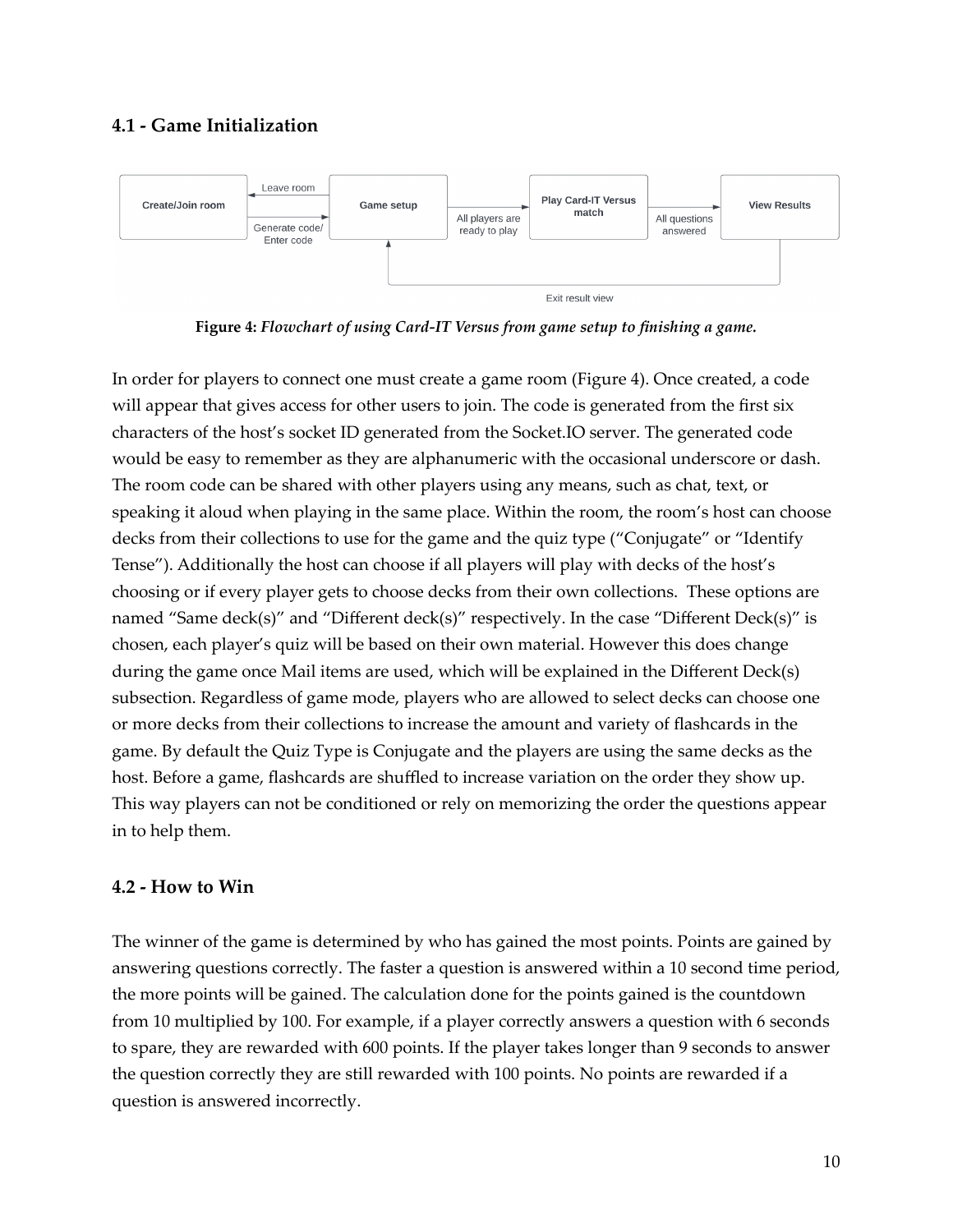#### <span id="page-14-0"></span>**4.3 - Items**

During the game players can obtain a variety of 14 items, but can only hold up to two at a time. Items are represented by an emoji. This was a convenient choice as most item concepts had an emoji that would match its ability. Emojis are also strings so they are easier to implement than images. The only exception is the eraser icon which is from the FontAwesome library. Items will either assist the player or sabotage an opponent's game. The functionality of these items are divided into two categories, Assist Items and Offense Items respectively. In the case an offense item is used and there are more than two players, a random player will be chosen to receive it. If there are only two players the only other player will receive it.



Figure 5: This is the item tier list which can be found in the Rules section. Within the A - D tiers, items *with higher impact are towards the top and items with less impact are towards the bottom. The mail* item is easy to obtain regardless of a player's amount of points so it's separated from the A - D hierarchy. Items with a green shadow are assist items and items with a red shadow are offense items.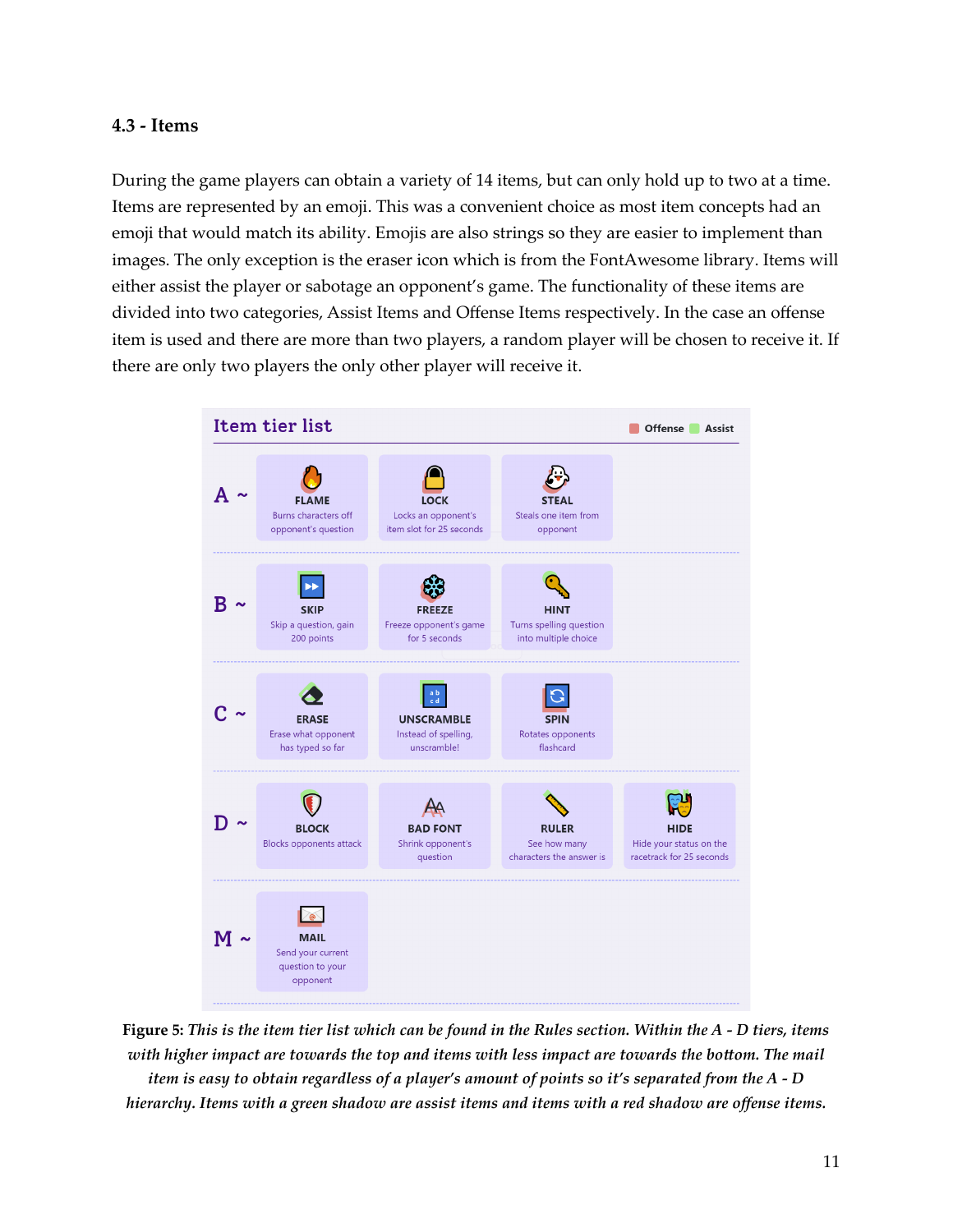The level of impact that certain items have is divided into tiers, descending from A - D (Figure 5). The Mail  $\mathbb{F}$  item has its own separate tier, M because its distribution will occur more evenly in the case that players are playing with different decks (mode will be explained later). Items add a much-needed layer of complexity to the game as they are the main feature that transform the traditional quiz into a game. Items offer a frantic way for players to interact. Certain items are designed to specifically affect what a player is typing in the input box for the Conjugate quiz type. They have no use in the Identify Tense quiz type so they will not be obtainable when it is chosen.

#### <span id="page-15-0"></span>**4.4 - Obtaining Items**

There are three ways to obtain items, from a random drop, betting points or through winning a time trial. Typically, a randomized item can be obtained after a question is answered correctly or incorrectly. Players have a higher chance of receiving a drop if they are performing poorly and lower chance if they are near the lead. Additionally, players that have less points will obtain better items (from the A and B tiers) and will have a higher chance of obtaining them. The opposite is the case for players who have more points. This rule is applied to random item drops and betting points. Time trials break this rule. Once a player receives an item it is stored into a slot in the player's inventory located on the left of the page (Figure 3). An empty item slot has a light blue background. An item filling one of the slots will either have a green background which would signify that it is an assist item or a red background which would signify that it is an offense item.



Figure 6: On the top users can bet points to have a higher chance of gaining an item drop for the next turn. On the bottom is a time trial event. There is a countdown and the item that would be awarded if the *player answers before the countdown ends.*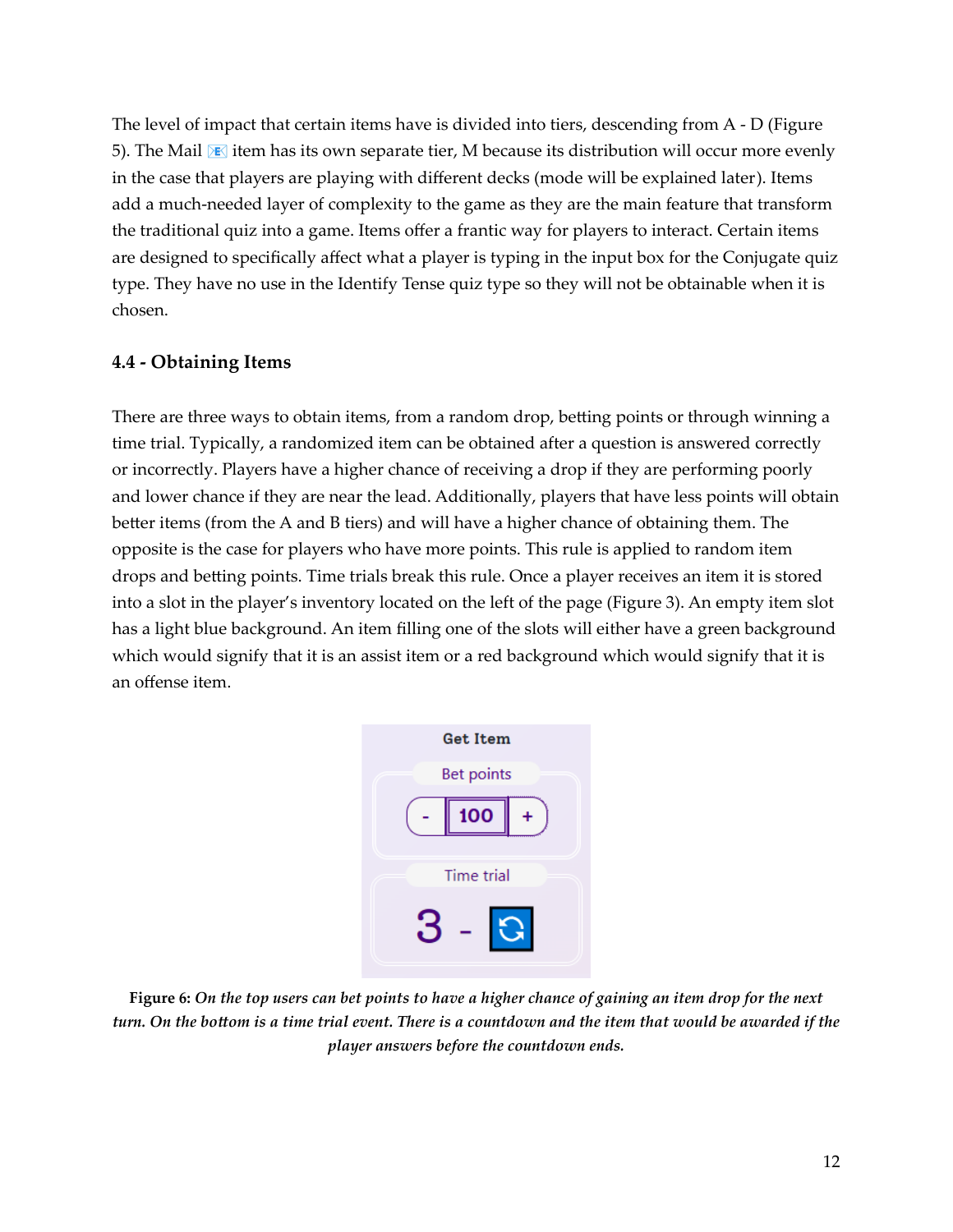The other ways of obtaining items occur less. These methods are provided on the right side of the page in the Conjugate quiz type. The first one is called Bet points. This is for players who are willing to sacrifice some of their points in order to increase their chances of an item drop after they answer their current question. The more points that are bet, the higher chance they will obtain an item. However, this bet is only applied if the player answers the current question correctly. The second method is called Time trial. This is an event that has a 1 in 8 chance of occurring once the user moves to a new question. Here the player is rewarded with a random item from the B, C or D tier if they answer the current question within 5 seconds (Figure 6). This could cause a bit of chaos as it gives the opportunity for players who are doing better in the game to have access to the higher B and C tier items rather than the usual D tier. A tier items are excluded from the Time trial to ensure that the game does not become overly chaotic. The potential item is shown with the countdown next to it. This way the user can anticipate the item that they are about to be rewarded with.

In the "Identify Tense" quiz type players can only obtain items through random drops. In "Identify Tense", questions are multiple choice which makes it easier than the Conjugate quiz type. Therefore, having fewer opportunities to obtain items does add some extra challenge to balance the game. Additionally the area for the multiple choice options is where the Bet points and Time trial sections would be. Placing the multiple choice options and these sections there at the same time would look cramped and complicated for players. The idea of toggling between these sections has been considered but it has been decided that it is still complicated. It is best for players to prioritize speed as toggling can make players lose their flow. Ensuring a simplified user-interface avoids this unnecessary frustration.

#### <span id="page-16-0"></span>**4.5 - Controls**

Players can progress to the next question by clicking the Submit button on the bottom of the page. Items are used by clicking the desired item encased in one of their item slots. This is a traditional approach that is easy to understand. However, in the case of the Conjugate quiz mode there would be lots of swapping between the keyboard when typing the answer and the mouse when choosing the Submit button or item slots. This swapping can be tedious and annoying in a game that requires speed. In order to quickly use items and move onto the next question, we thought keyboard shortcuts would be a suitable option to have. Players can press 1 to use the top item and 2 for the bottom item. The Enter key is used to move to the next question. Card-IT Versus is only designed for desktop browsers so keyboard shortcuts are compatible with its intended hardware. These keyboard shortcuts are mentioned in the Rules section of the game setup.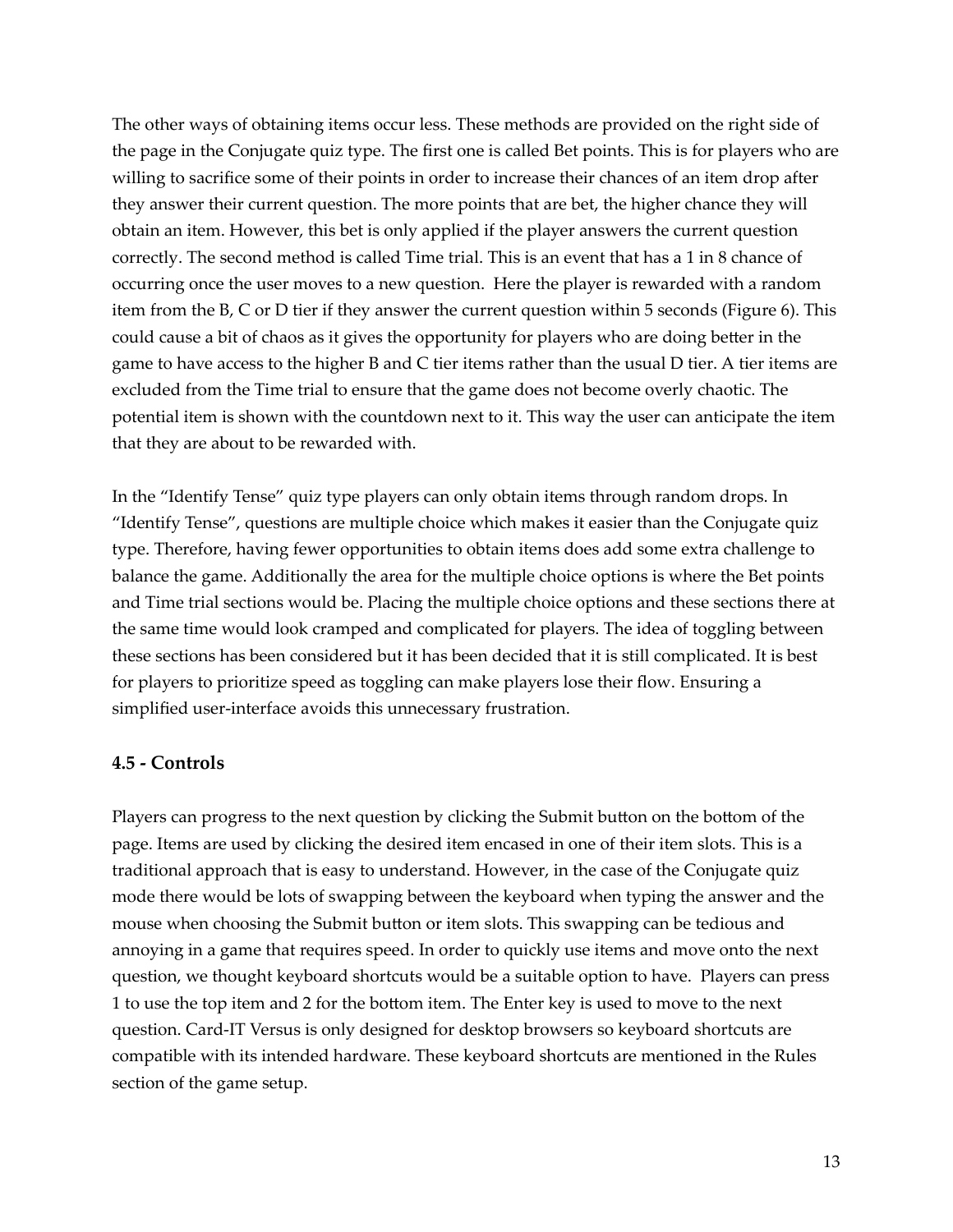#### <span id="page-17-0"></span>**4.6 - Viewing the Status of Others**

Players can see how far others are in the game on a slider on the top of the page (Figure 7). The range of the slider is based on how many questions there are and its thumbs represent which question players are currently on. The thumb that a player is on will show their current status, the player's username and how many points they have. A player's status would be determined by what item is currently affecting them and it is represented as an expression/face emoji. For example if a players game is frozen, their status would be ... This slider functions similarly to a racetrack. However, how far one is in the game does not necessarily correspond to how well the player is doing. The amount of points beside the player's name would signify that. We thought showing player statuses would make players feel that others are playing the game with them and that everyone is experiencing their own ups and downs. Also it could be used to strategize when to use an item against an opponent in the case there are only two players. For example, if a player wants to stack the effects of multiple items on their opponent they would know to use an item if their opponent's emoji signifies that they are having trouble. For instance, if an opponent's status is  $\mathcal{F}$  it would mean that they are being affected by the Spin item. Using another offense item against the opponent while they are dealing with the effect of the Spin item would give them an even harder time. Alternatively a player could plan to use an offense item on a player who has just finished dealing with one in order to extend the duration of sabotage. This strategy can be considered when there are more than two players. However, due to the system choosing a random player to attack, players will have to hope that their offense item reaches who they want.



Figure 7: Two players on the status bar, shawn2 has 200 points and has neutral status, so he is not being affected by an item. shawn has 100 points and has a nerd face as his status meaning he is using an item such as Ruler or Unscramble to assist him. The glasses signify that he is seeing the question differently. *shawn2 has more points than shawn, meaning that shawn2 is winning the game so far.*

#### <span id="page-17-1"></span>**4.7 - Different Decks**

If the option to play with different decks is chosen then each player must choose a deck or decks from their own collection. In this mode the possibility of obtaining a Mail  $\mathbb{F}$  item is enabled. When a player uses the Mail  $\mathbb{F}$  item, their current question is sent to another random player. This gives the opportunity to slow down other players as well as help them learn verbs that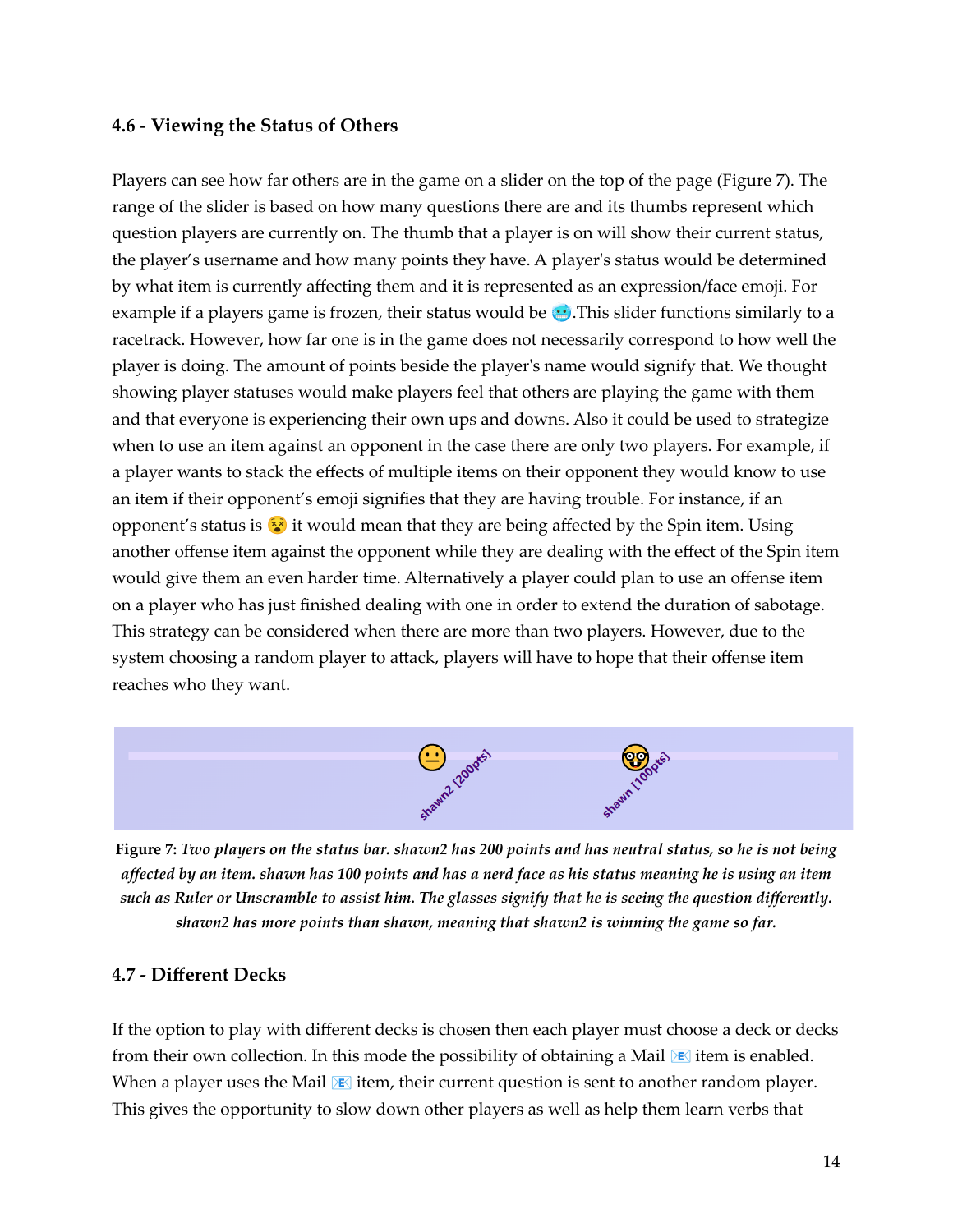they are unfamiliar with. In this case the amount of questions required to complete the game session will probably end up being varied between players. This would be due to the different decks varying in size and some players may receive more Mail **E** questions than others. Each player has a status bar with a range that is relative to how many questions that player has. Therefore a player can finish their game in the middle of another player's status bar if they have less questions. So in this mode, making it to the end of the status bar does not necessarily signify that a player went through all their questions. In order to combat this, once a player has finished all their questions their status switches to  $\blacktriangleright$ .

#### <span id="page-18-0"></span>**4.8 - Results & Final Scores**

Once a player has completed all their questions they will see a results page with their final score and all the questions they answered correctly, incorrectly or skipped. Once they are done reviewing it they go back to the game setup where they can wait for other players to finish to start a new game. The list of players in the room is now ordered based on who has the most points in the game. Their amount of points and current status in the game can be viewed here as well. Once a player is finished their game their status becomes  $\blacktriangleright$ . Once everybody reaches this status players will know that everyone's final points are set and that they will be ready to start a new game soon.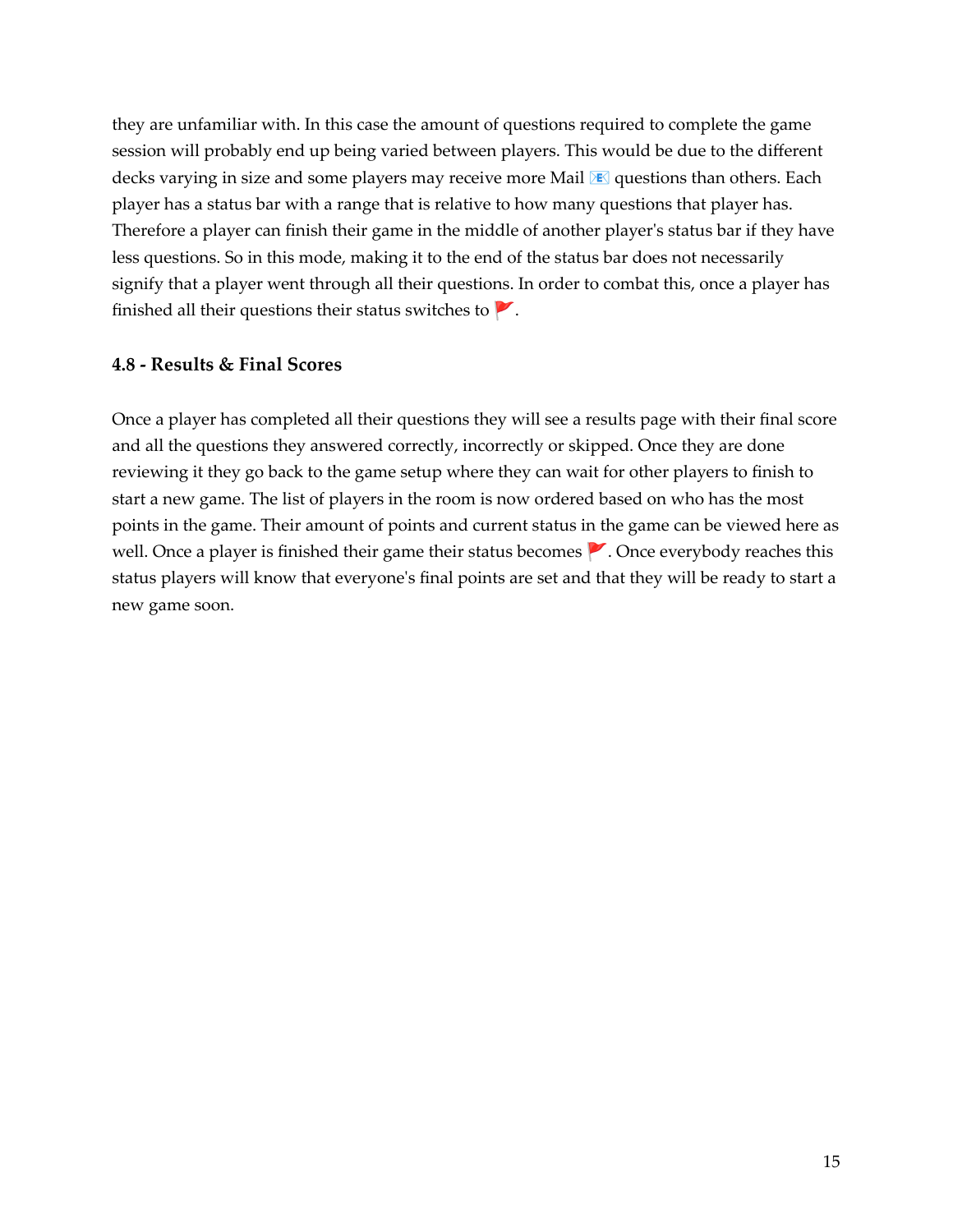# <span id="page-19-0"></span>**5 - Implementation**



**Figure 8:** *Diagram of the Card-IT Versus system architecture.*

Card-IT Versus is built on top of the Card-IT web application. Card-IT's frontend was built with React.JS[16] and its styling was done in Sass[17]. The backend for querying all of the user and flashcard data was done in Flask[4] and MySQL[13]. In order to add communication between clients for the item exchange and game setup we integrated Socket.IO[18] using a Node.JS[14] server. Card-IT Versus adds a few major React.JS components to the project, namely the Versus and QuizM components (Figure 8).

The Versus component is the first component that is activated once the user navigates to Card-IT Versus from the navigation bar. It allows users to join or create a game room. Once a room is entered it then handles game settings such as which quiz type and what decks are being used for the game. The names of players and their statuses are also displayed here. It has two child components, one for viewing the game rules and another for selecting flashcard decks to play with. Once a game is started the QuizM component activates.

The QuizM component is a heavily altered version of the original Quiz component. Logic for generating a random item as well as the item exchange between players is handled here. All the information related to items including their name, emoji icon, tier, description, the status they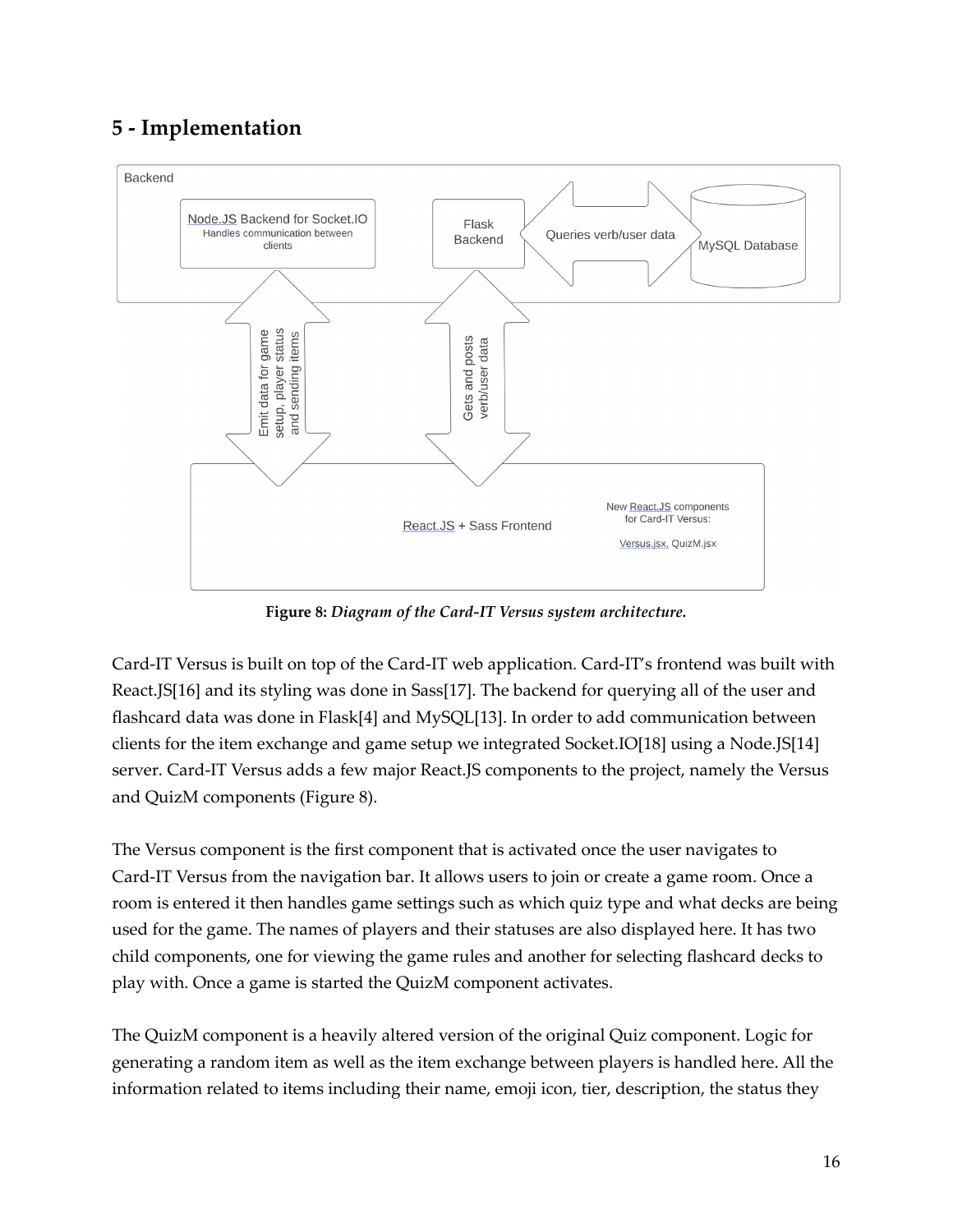grant and which type of quiz they can be used in are all saved in a JSON file called items. json. The QuizM component accesses this file to randomly generate an item from it.

The QuizM component includes various child components that hold different elements of the user-interface. These child components include the status bar, item inventory, betting points/time trial and the current flashcard question. The component that holds the current flashcard question called FlashcardForms was also in the original Quiz component. In order for the flashcard question to be altered through certain items such as Burn, Spin and Ruler it was updated to accept them.

In order to apply a game-like atmosphere to Card-IT Versus all of its components share a background that fades between a light blue and light purple color gradient. The user-interface elements have a white background that's slightly transparent so users can still view the gradient background a little. Overall the variance in purple makes Card-IT Versus more lively. This encourages players to be more alert for what is about to happen next in the game.

Later in the course of development an alternative approach that would result in a more concise implementation was realized. The Socket.IO implementation could have been done more concisely by implementing it within the Flask server by using the Flask-SocketIO[5] package. This would eliminate the need to have the Node.JS server that just handles Socket.IO. Handling all of the backend in Flask would make the system more clean, formally structured and easier to deploy.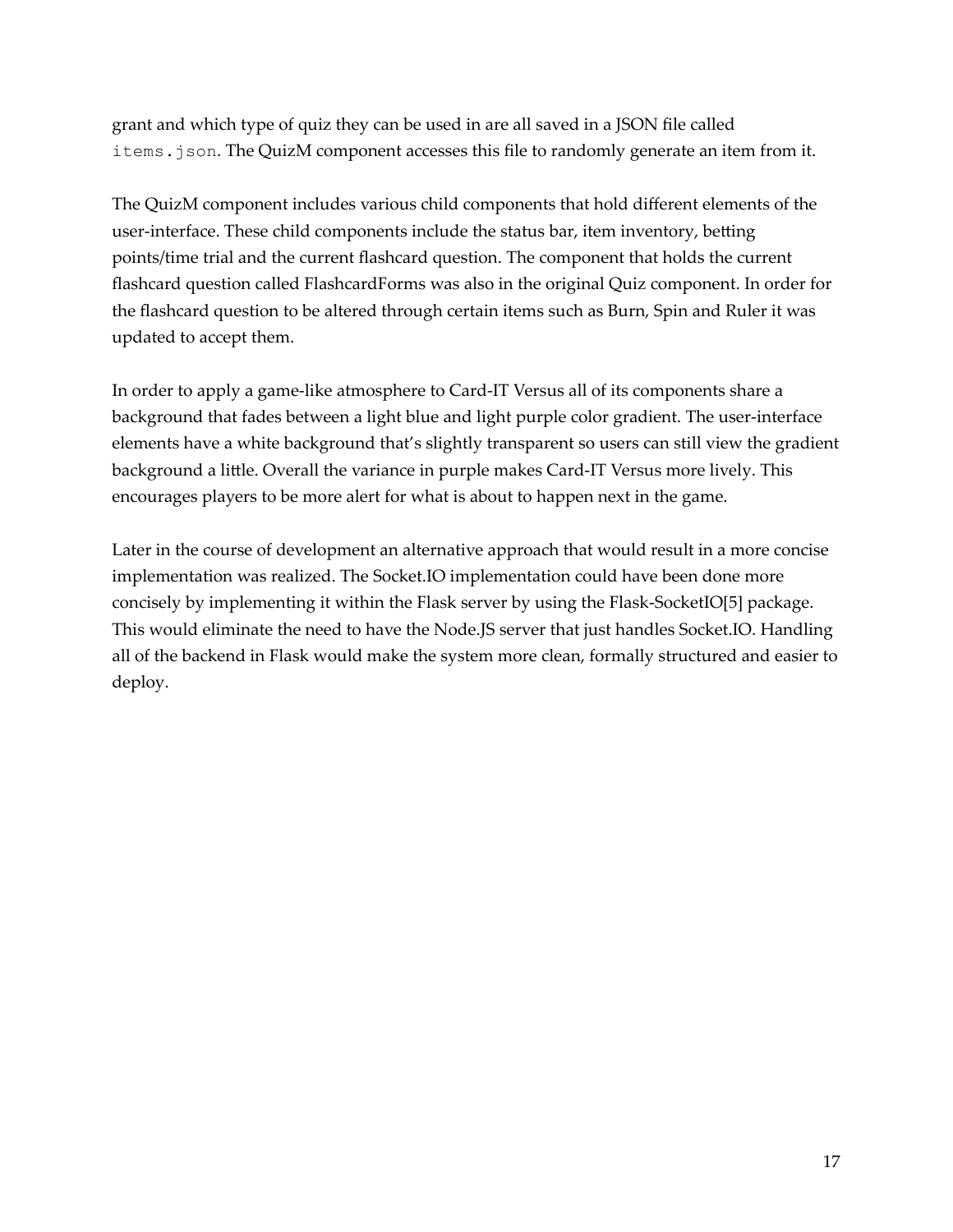# <span id="page-21-0"></span>**6 - Evaluation**

Ideally, an evaluation should be conducted to measure if Card-IT Versus helps students effectively learn Italian verb conjugations and if they enjoy the gameplay experience. While it is out of the scope of this thesis, in this section, we will discuss potential evaluation plans and methods.

The goal for the evaluation is to check if players are truly engaged in the game and if they prefer it over studying using traditional Card-IT quizzes. In partnership with a teacher, a basic evaluation would require at least one classroom of students who are learning Italian. Students would be assigned the same flashcard decks to study over the course of a week or two. Half of them would study them through the base Card-IT system and the others would be able to study with the Card-IT system that includes Card-IT Versus. See a sample layout of the groups of students in Table 1. All of the students' results would be recorded so we can compare which group is answering more accurately. Besides the quiz data analysis, we can apply a test before Card-IT and Card-IT Versus are introduced, then the same test can be used at the end of the period. In this way we can assess their starting knowledge and their progress after the usage. Another option would be to have no entry test and just give a final traditional assessment based on the flashcard decks they studied. In this case, we can compare both groups of students, but we will not have data about their test performance prior to being exposed to the system. In either case, we can compare whether the original Card-IT or Card-IT with Card-IT Versus helps students memorize Italian verb conjugations faster and more accurately.

| Group                                   | <b>Base Card-IT system</b>                                                                         | Card-IT Versus system                                                                                                                                                                                           |
|-----------------------------------------|----------------------------------------------------------------------------------------------------|-----------------------------------------------------------------------------------------------------------------------------------------------------------------------------------------------------------------|
| <b>Initial Evaluation</b><br>(optional) | Traditional pre-test on Italian verb<br>morphology                                                 | Traditional pre-test on Italian verb<br>morphology                                                                                                                                                              |
| Assigned system<br>attributes           | Organize decks, study using Flip and<br>Spell Conjugation, Identify Tense and<br>Conjugate quizzes | Organize decks, study using Flip and Spell<br>Conjugation, Identify Tense and Conjugate<br>quizzes<br>Card-IT Versus - participants can verse each<br>other in gamified Identify Tense and<br>Conjugate quizzes |
| <b>Exit Evaluation</b>                  | Traditional exit test on Italian<br>morphology                                                     | Traditional exit test on Italian morphology                                                                                                                                                                     |
| <b>Exit Interview</b>                   | Questions related to learning<br>experience, engagement and usability                              | Questions related to learning experience,<br>engagement, usability and gamification                                                                                                                             |

**Table 1:** *A comparison between the different study groups in the Card-IT Versus evaluation.*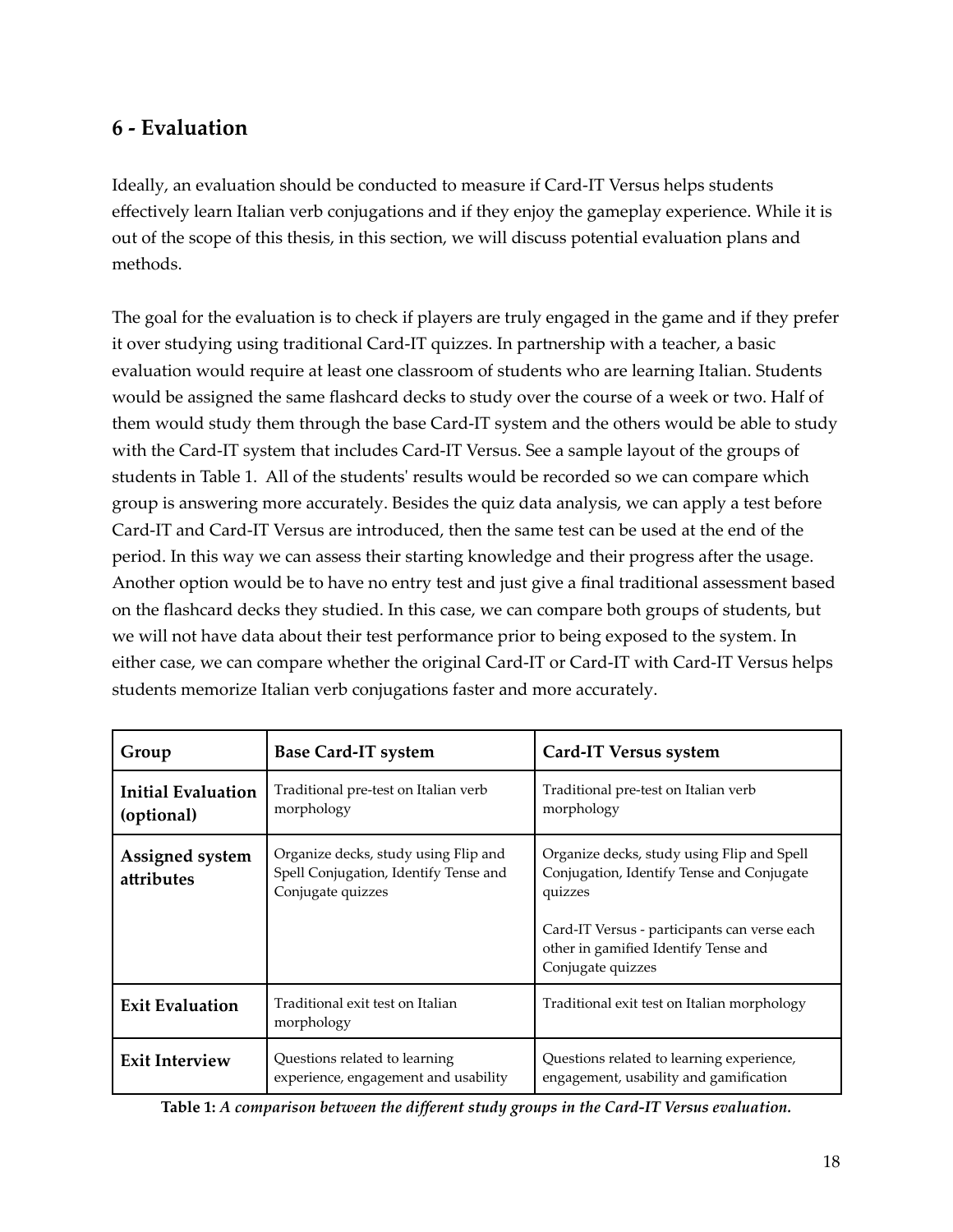To focus on usability and engagement of the systems, after the final test and evaluation period, we can perform a semi-structured interview with the students to ask them about their experiences using both systems. Naturally, there would be more questions to ask about the gamified version as this is the main subject of the study. Participants who tried Card-IT Versus would be asked if they prefer playing the game over doing the traditional quizzes and if they feel like they are learning while playing. Additionally, usability related questions would be asked. For example, if it was easy to catch on to the functionality of the items just by looking at their emoji icon and name. Another one would be if the pacing of the game is appropriate for learning and studying. It would also be worth asking them if there are any ways that the game design can be improved. Perhaps, certain items could be found as overly intrusive. Overall, receiving insight from the learner's perspective would be a great opportunity to improve the game design and discover new ideas for future work. Here are some sample questions for the evaluation:

- **● Do you prefer studying through the traditional quizzes, Card-IT Versus or a mixture?**
- **● Is Card-IT Versus fun and engaging?**
- **● Did you find the items easy to understand?**
- **● If you were to change something in Card-IT Versus what would it be? Any suggestions?**

In terms of accessibility and fairness to students, we would like to make both versions available post-study. For example, those who only studied using the base system, can be asked if playing a gamified version would interest them. Even giving them a quick trial of Card-IT Versus after they are conditioned to study using the base system may result in some differing feedback.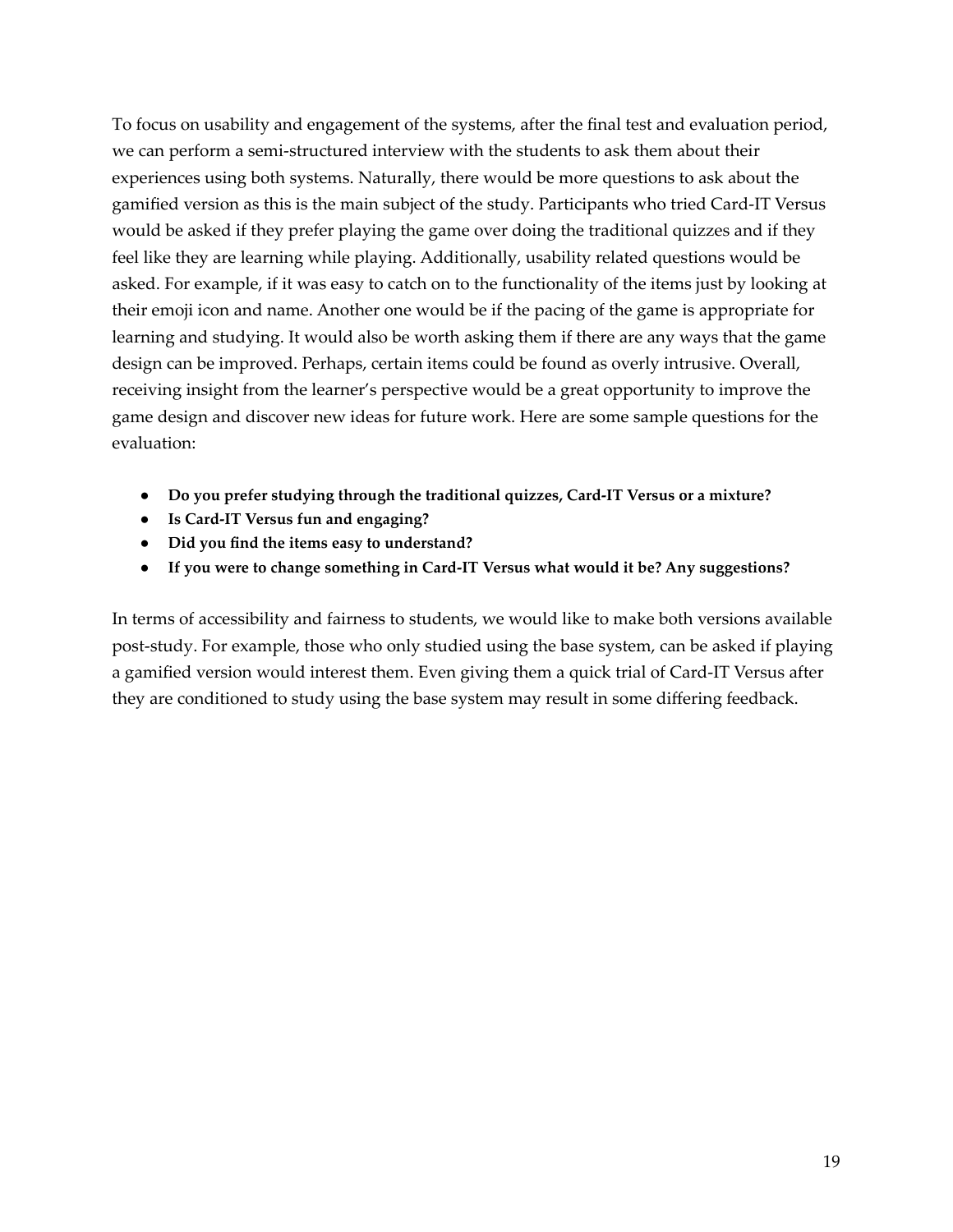# <span id="page-23-0"></span>**7 - Limitations**

Card-IT Versus is an expanded version of the original Card-IT application. It inherits its limitations regarding the learner audience, but it also has technical design limitations of its own. As of now Card-IT only supports learning Italian verb morphology to English and German speakers. This limits the audience to those who are only interested in learning Italian. In order for Card-IT Versus and Card-IT as a whole to reach a wider audience, different languages and linguistic information should be added.

Given its design motivation, Card-IT Versus can not be played by solo learners. It is strictly designed around the multiplayer experience, so at least two players must be active to commence a game. On another note, because Card-IT Versus is hosted online, it utilizes networking to enable communication between players. Thus, Card-IT Versus is bound to all the limitations inherited by this technical design. A strong internet connection for accessing the website and maintaining fast communication between players is required. Card-IT Versus performance has yet to be thoroughly tested with players in seperate locations which would entail different internet speeds.

We also need to acknowledge usability and adoption issues. New players or players who are not as familiar with video games may tend to take time to catch on with Card-IT Versus' mechanics. In particular, understanding and remembering what all the items do could take time to get used to. Just by looking at the name and icon of the item is not necessarily enough context to fully comprehend what the item does. We tried to mitigate this by adding a Rules page for players to review what all of the items do. However, this would be easy to forget as there is a large roster of items. The optimal way to get used to the items is to play multiple games until one gets a taste of the various circumstances where they could use or be affected by items.

The design of the status bar may cause confusion to some players as it may be misinterpreted as a racetrack. Players that have answered more questions are positioned further to the right of the slider which could look like they are winning a race. This is incorrect because having more questions answered does not mean that they have been answered correctly. Points are responsible for signifying how well a player is performing as they are gained through correctly answering questions. Therefore, the points next to a player's status would indicate how well they are doing. The position of the player's status is really designed for players to know how many questions their opponents attempted, just to see how they are doing. This may not be apparent to new players though.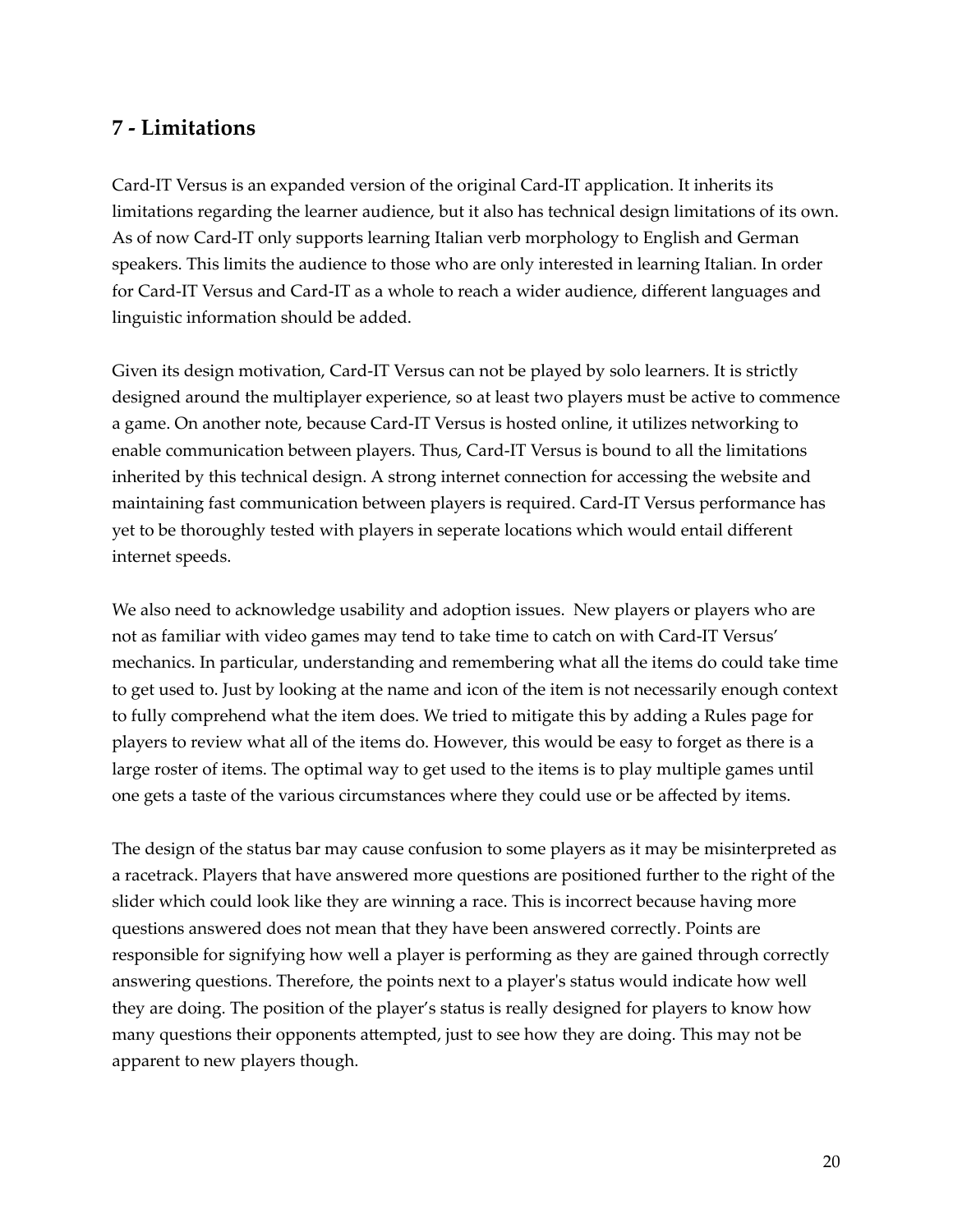Card-IT Versus and the Card-IT system's core user-interface is designed to only be usable on desktop browsers. Mobile support has yet to be realized. In order to enable mobile compatibility, the layout for Card-IT Versus would have to be drastically rearranged. There are various user-interface components to take into consideration such as where to position the item inventory slots and the Get Item section. There is also an annoyance that would come from the keyboard popping up and down for everytime the player would want to input something in the Conjugate quiz. Keyboard shortcuts would not work properly either so the game would not have the same seamless flow as desktop. Perhaps implementing a Wordle[21]-like keyboard would be a solution. Regardless, it would require great dedication to achieve a clean mobile interface.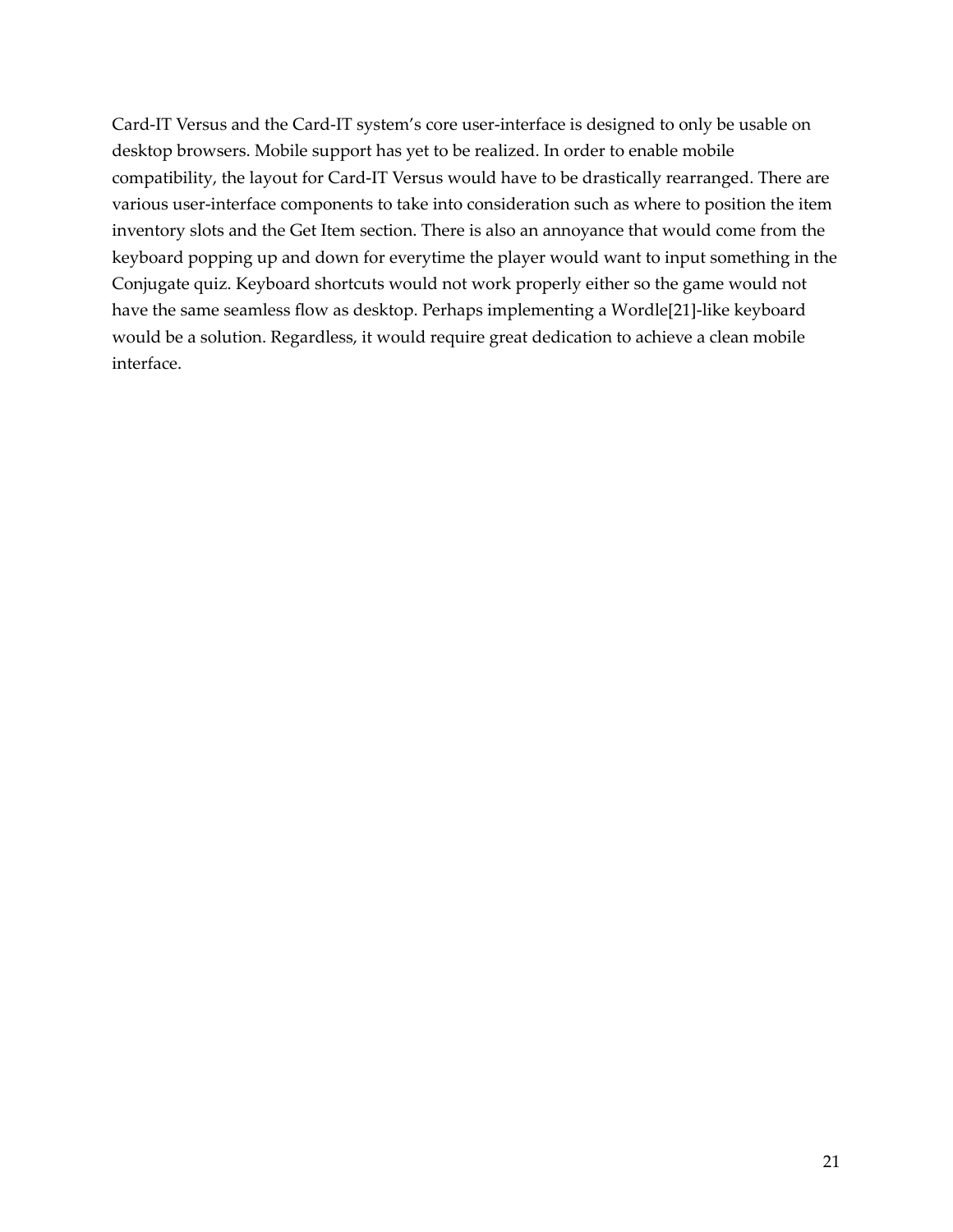## <span id="page-25-0"></span>**8 - Future Work**

Card-IT Versus offers a solid gameplay experience but there are smaller features that would make the experience more communicative and convenient. In order to prioritize the development of the core gameplay these complementary features were not implemented. However, they are worth considering for continued development. Common communication features seen in online games including a text messaging box on the bottom corner or a taunt option could be worth implementing. Players may already be using a messaging app (i.e. Discord) to communicate but having the option to communicate within the game may increase convenience at times. Additionally, it is common for players to have some senseless fun in a minimalist messaging box on the side.

Implementing taunts would be worth exploring as it is another source of senseless fun. If players can send certain Italian phrases or emojis to taunt others it could be quite amusing. The option to generate a link for other players to immediately join a game room would make the game setup process more convenient. It removes the extra step of navigating to the website and inputting the room code. Another design choice worth implementing that would increase convenience is to allow guests who lack a Card-IT account to join a game room. In this case the room host must have an account and only players with accounts can manage what decks would be used for the game.

There are some limitations that would be worth amending. One of them being that Card-IT only supports Italian. If other languages are implemented into the base system, Card-IT Versus would appeal to a greater audience. A clear choice for language expansion would be French as it belongs to the same language family as Italian (romance), sharing characteristics of having a complex verb morphology. This in turn would enable us to collect a wider variety of opinions on the game from those who have different language learning interests. Language learning topics other than verb conjugation would be interesting to explore and brainstorm their potential for gamification as well.

Another limitation that could be addressed is that Card-IT Versus can not be played alone. This can be addressed by providing the option to play against a computer player or a replay of a game that one previously had with real players. The computer player could be set to an easy, normal or hard mode. The computer would receive items and use items randomly throughout the game. Also in the more difficult modes the computer would answer questions faster and tend to obtain stronger items. If a solo player chooses to verse a replay of a past game, the only aspect of the game that would be replayed is how quickly the opponents answered the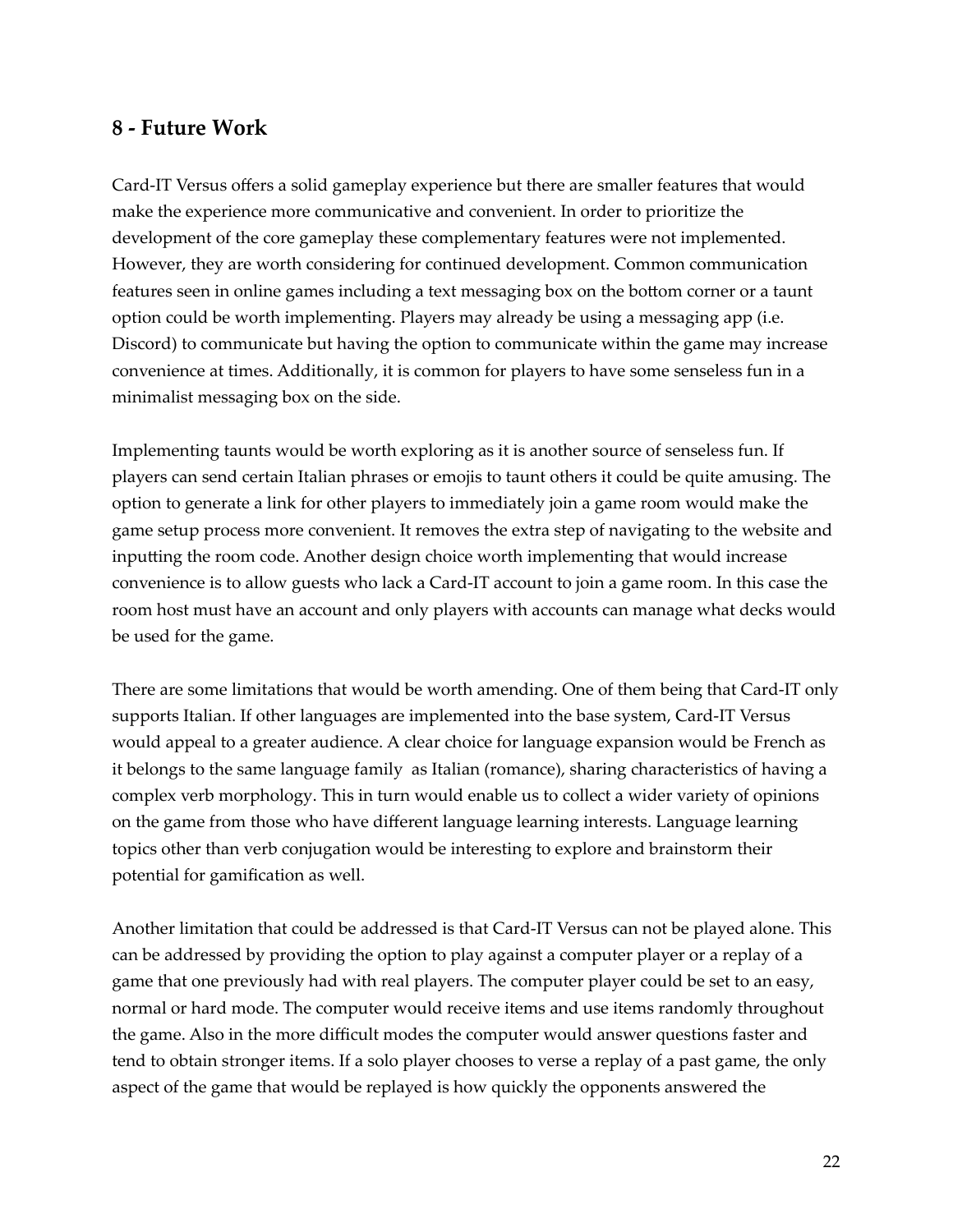questions. The item distribution and exchange would be performed like computer players on the normal difficulty.

The confusion of the status bar being understood as a racetrack may be worth removing. The design of the status bar could be simplified by removing the slider and its moving thumbs. It could be replaced by a horizontal list of each player's username, status and points. This would be like the current status bar but without the moving thumbs. The current status bar could be repurposed as an actual racetrack in a new game mode that could utilize it. For example, it would make sense if the range of the slider is based on a certain amount of points that must be gained to finish the game. In this case, players would have to work through spaced repetition of the flashcards until they reach the amount of points they need to finish the game. Their position on the racetrack would move relative to the amount of points they gained.

The multiplayer gameplay of Card-IT Versus focuses on a competitive experience. In order to add more gameplay variety and gain interest in players who are not as competitive, a co-operative multiplayer mode is another idea worth implementing. In the co-op mode players would go through a pool of flashcard questions together in either the "Conjugate" or "Identify Tense" quiz types. The pool of questions would be made up of a combination of decks that players would add to from their own collections. The main goal of this mode is to complete all questions together as fast as possible. Once a question from the pool is answered, the question is answered for all players and it will not appear again for anyone to attempt. The gimmick of this mode is that players can give each other hints and items. For example, if a player is stuck in the Conjugate quiz, they can call for help. Once another player chooses to help them, they would see the question that the player is stuck on and are able to type the next few letters of what they think the answer is. In terms of item distribution, all items would be assist items and only one player would be receiving them throughout the game. In order for other players to get items the player that receives all the drops would have to supply the others with them. This gives some responsibility and strategy to the player in charge of items. For example, it would be strategic to provide more items to the player who is struggling the most. Perhaps, this role could be switched once or twice during the game.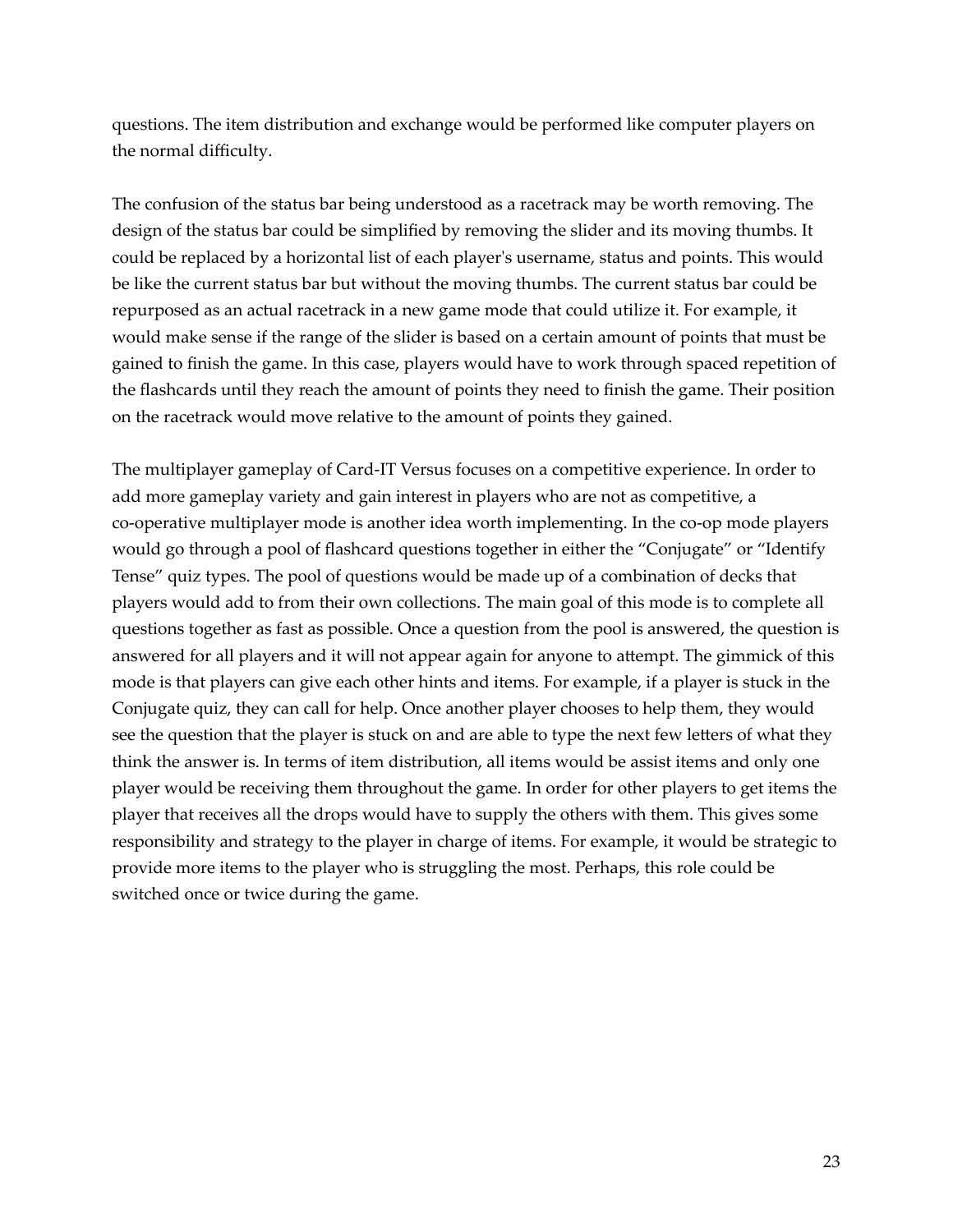# <span id="page-27-0"></span>**9 - Conclusion**

In conclusion, this thesis discussed the need and importance of gamifying language learning. In order to advance the gamified aspect of digital language learning, we developed a competitive multiplayer game called Card-IT Versus. Card-IT Versus offers a novel way for students to learn Italian verb morphology. It is an extension of Card-IT, a language learning application with the goal of teaching Italian verb conjugations through flashcards. The games in Card-IT Versus are based on the "Conjugate" and "Identify Tense" quiz types from the base Card-IT system. The game is designed to engage students in what could otherwise be found as an unpleasant and tedious memorization process. The competitive aspect of Card-IT Versus would provide students with more motivation and purpose to study as they would have friends to directly compete with. During the game, players will try to correctly answer a series of flashcard questions based on the deck(s) of flashcards they organized for themselves from the base Card-IT system. In order to win the game, players must attain the most points by correctly answering questions as fast as possible. A variety of 14 items can be obtained during the game that have the ability to assist a player or stall one of their opponents. Items make Card-IT stand out from other gamified language learning apps by giving players a way to sabotage each other's games. Items also balance the game by providing poorly performing players with chances to catch up. Card-IT Versus required the development of a Socket.IO server and new React.JS components. For future work, Card-IT Versus should be evaluated to discover if it is an entertaining and productive method for learning Italian verb morphology.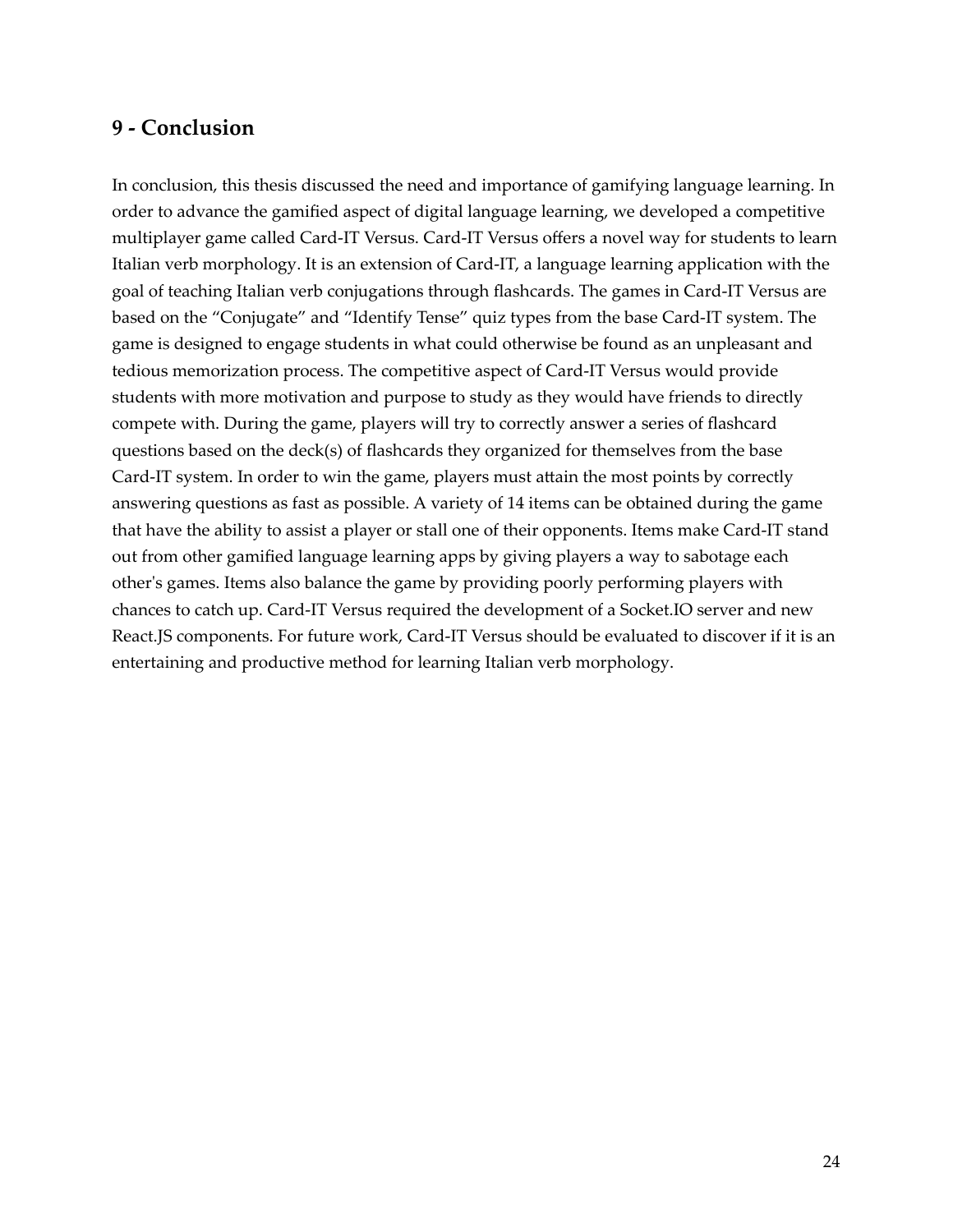## <span id="page-28-0"></span>**References**

- [1] Al-Dosakee, K., & Ozdamli, F. (2021). Gamification in teaching and learning languages: A systematic literature review. *Revista Romaneasca Pentru Educatie Multidimensionala*, *13*(2), 559–577. <https://doi.org/10.18662/rrem/13.2/436>.
- [2] Card-IT. <https://cardit.vialab.ca/>. Accessed: 04/25/2022.
- [3] Duolingo. [https://www.duolingo.com.](https://www.duolingo.com) Accessed: 04/25/2022.
- [4] Flask. <https://flask.palletsprojects.com/en/2.1.x/>. Accessed: 04/26/2022.
- [5] Flask-Socket.IO. <https://flask-socketio.readthedocs.io/en/latest/>. Accessed: 04/27/2022.
- [6] Heift, T. (2004). corrective feedback and learner uptake in call. ReCALL, 16(2), 416–431. [https://doi.org/10.1017/s0958344004001120.](https://doi.org/10.1017/s0958344004001120)
- [7] Influent. <https://playinfluent.com/>. Accessed: 04/27/2022.
- [8] Jackbox Games. "The Jackbox Party Pack". <https://www.jackboxgames.com/>. Accessed: 04/27/2022.
- [9] Kinect. [https://developer.microsoft.com/en-us/windows/kinect/.](https://developer.microsoft.com/en-us/windows/kinect/) Accessed: 04/27/2022.
- [10] Ling, W., Trancoso, I., & Prada, R. (2011). An Agent Based Competitive Translation Game for Second Language Learning. *Speech and Language Technology in Education*, 1–4. [https://www.isca-speech.org/archive\\_v0/slate\\_2011/papers/sl11\\_001.pdf.](https://doi.org/https://www.isca-speech.org/archive_v0/slate_2011/papers/sl11_001.pdf)
- [11] Nintendo. "Mario Kart". [https://www.nintendo.com/.](https://www.nintendo.com/) Accessed: 04/27/2022.
- [12] Memrise. [https://www.memrise.com/.](https://www.memrise.com/) Accessed: 04/27/2022.
- [13] MySQL. <https://www.mysql.com/>. Accessed: 04/26/2022.
- [14] Node.JS. [https://nodejs.org/en/.](https://nodejs.org/en/) Accessed: 04/26/2022.
- [15] Glu Mobile. "QuizUp". [https://www.glu.com/.](https://www.glu.com/) Accessed: 04/27/2022.
- [16] React.JS. <https://reactjs.org/>. Accessed: 04/26/2022.
- [17] Sass. [https://sass-lang.com/.](https://sass-lang.com/) Accessed: 04/26/2022.
- [18] Socket.IO. [https://socket.io/.](https://socket.io/) Accessed: 04/26/2022.